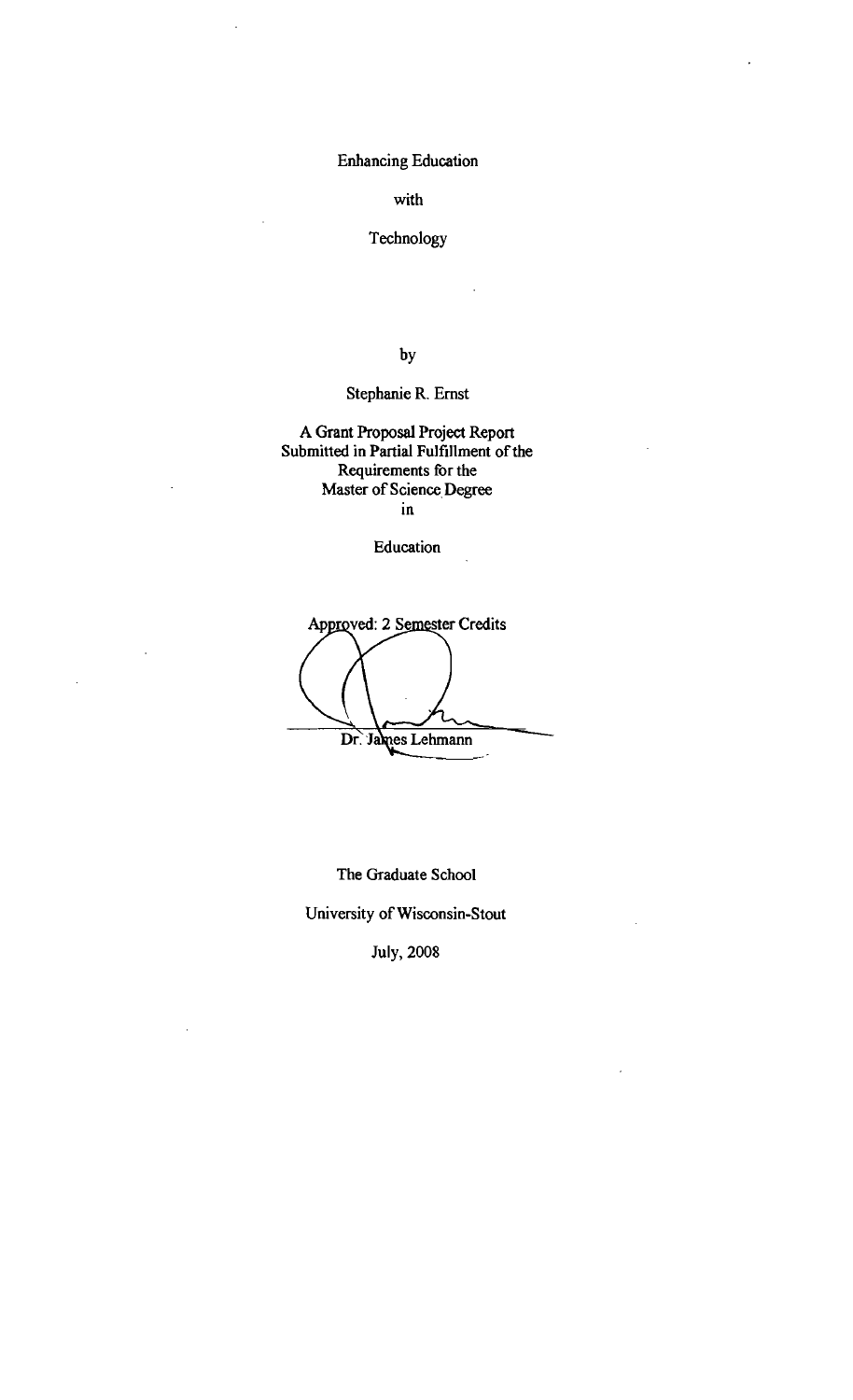### The Graduate School University of Wisconsin-Stout Menomonie, WI

Author: Ernst, Stephanie R. Title: *Enhancing Education with Technology* .' . Graduate Degreel Major: MS Education Research Adviser: James Lehmann Month/Year: July, 2008 Number of Pages: 43

Style Manual Used: American Psychological Association,  $5<sup>th</sup>$  edition

### ABSTRACT

Phillips Middle School is a building ground for students as they prepare for future success. In order for students to obtain technology skills, they must have access and exposure to the various forms of technology. Phillips Middle School lacks computers in the classroom for individual student use as well as presentation equipment in each classroom including interactive white boards and projectors that can be used to enhance student learning.

Purchasing one additional computer, printer, one interactive white board, and one projector for each classroom at the Phillips Middle School would greatly benefit the students, the school, and the community. It would give students additional skills that they will need in order to compete in the twenty-first century and help meet the needs of diverse learners.

The major activities of this grant will include training teachers how to incorporate various technology tools such as the interactive white board into their instruction; teaching with the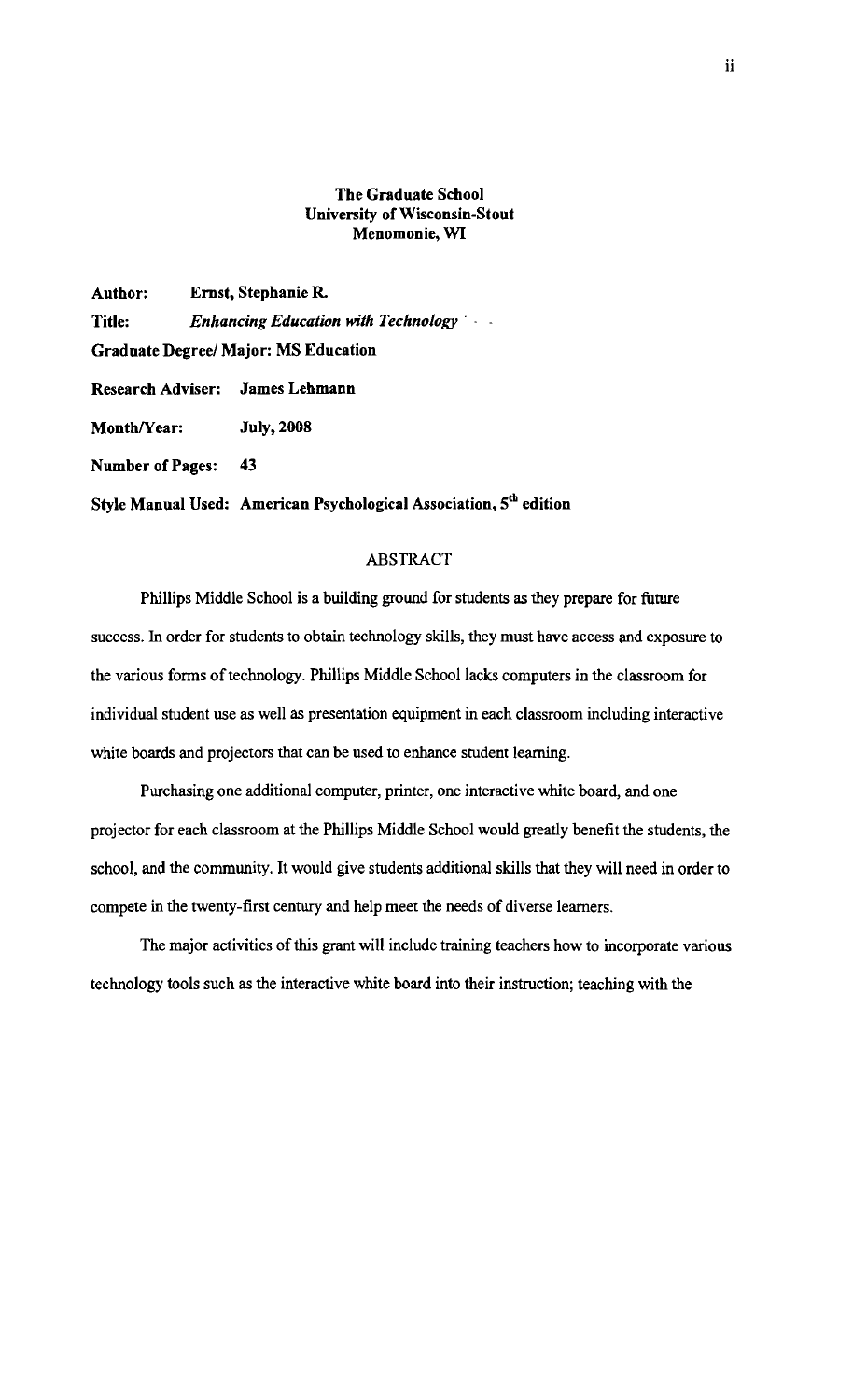newly learned technology; showing the students how to use various technology tools to solve problems and think critically; and, presenting to different members of the community using technology.

Grant activities will be evaluated through surveys and questionnaires taken by both students and teachers. Teachers will document how well students responded during lessons where the interactive white board was used as well how often students use the computer in the classroom for learning.

Grant findings will be disseminated with the Phillips School Board, the special education department in the Phillips School District, a classroom web site created and maintained by seventh grade students, and to the Cooperative Educational Service Agency (CESA) #12 in the fall of 2009.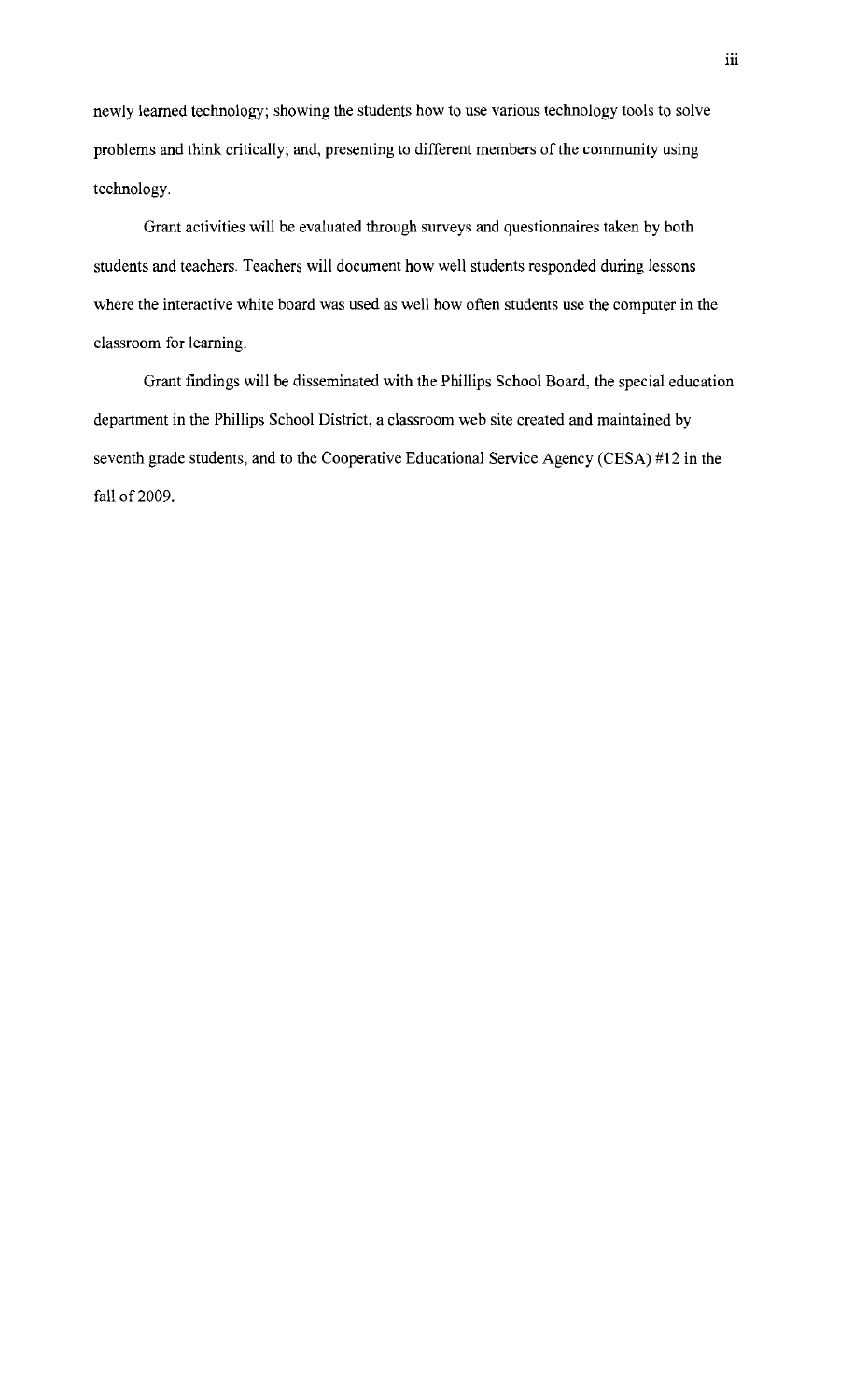# The Graduate School

# University of Wisconsin Stout

# Menomonie, WI

# Acknowledgments

I would like to acknowledge Dr. James Lehmann for his patience and assistance. I would also

like to acknowledge my husband, Joe, and to my son, Jackson.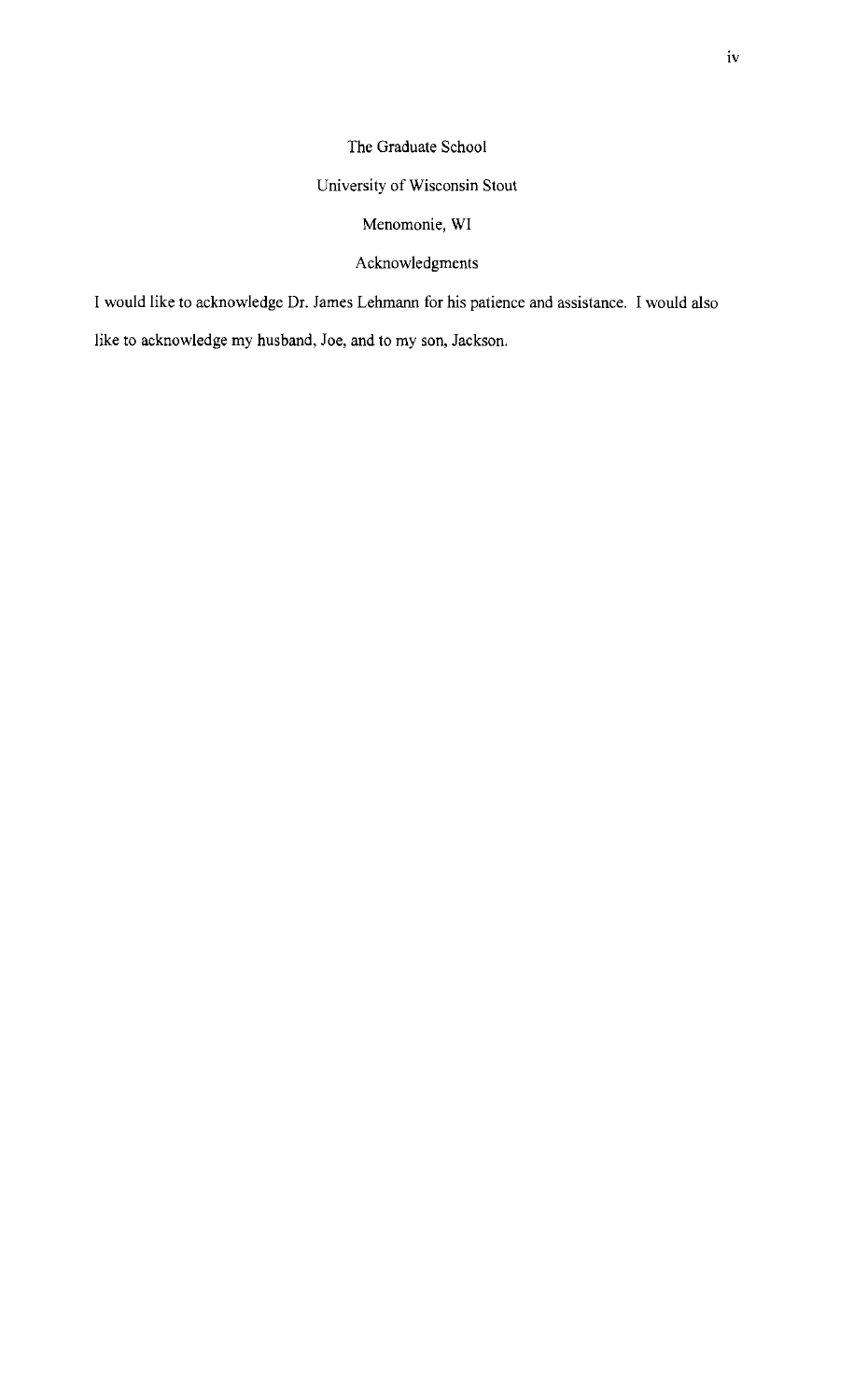#### Chapter I: Introduction

The purpose of this grant proposal is to provide students at Phillips Middle School the same learning opportunities students at other schools have through the use of interactive white boards and personal computers in the classrooms. Phillips Middle School is located in rural, northern Wisconsin. The school district is made up of three schools, elementary, middle, and high school. The district provides learning opportunities for 920 students with 95.7 percent of the students being Caucasian, 2.9 percent are American Indian, and 1.4 percent African-American. Thirty-seven percent of the students qualify for free and reduced lunch.

Phillips Middle School offers unique learning experiences for students in grades sixth through eighth. Students learn the skills they need to continue their education and strive to reach their goals as they move forward into the future. Phillips Middle School is a building ground for students as they prepare for high school, post high school education, and a lifelong career. The Phillips Middle School prepares students for future success by focusing on the individual student and incorporating the use of technology in learning to support critical thinking and problem solving skills.

As more and more jobs require technology, it is important that students understand how to use technology in a variety of ways. Hopson, Simms and Knezek (2001) stated, "The advent of the Information Age has made the development of problem solving, critical thinking, and higher-order thinking skills crucial to future success" (p. 109). In today's world, more and more emphasis is placed on technology. According to the U.S. Department of Labor (2007), some of the fastest growing occupations are technology related including computer software engineers, network systems analysts, and computer systems administrators. Almost every occupation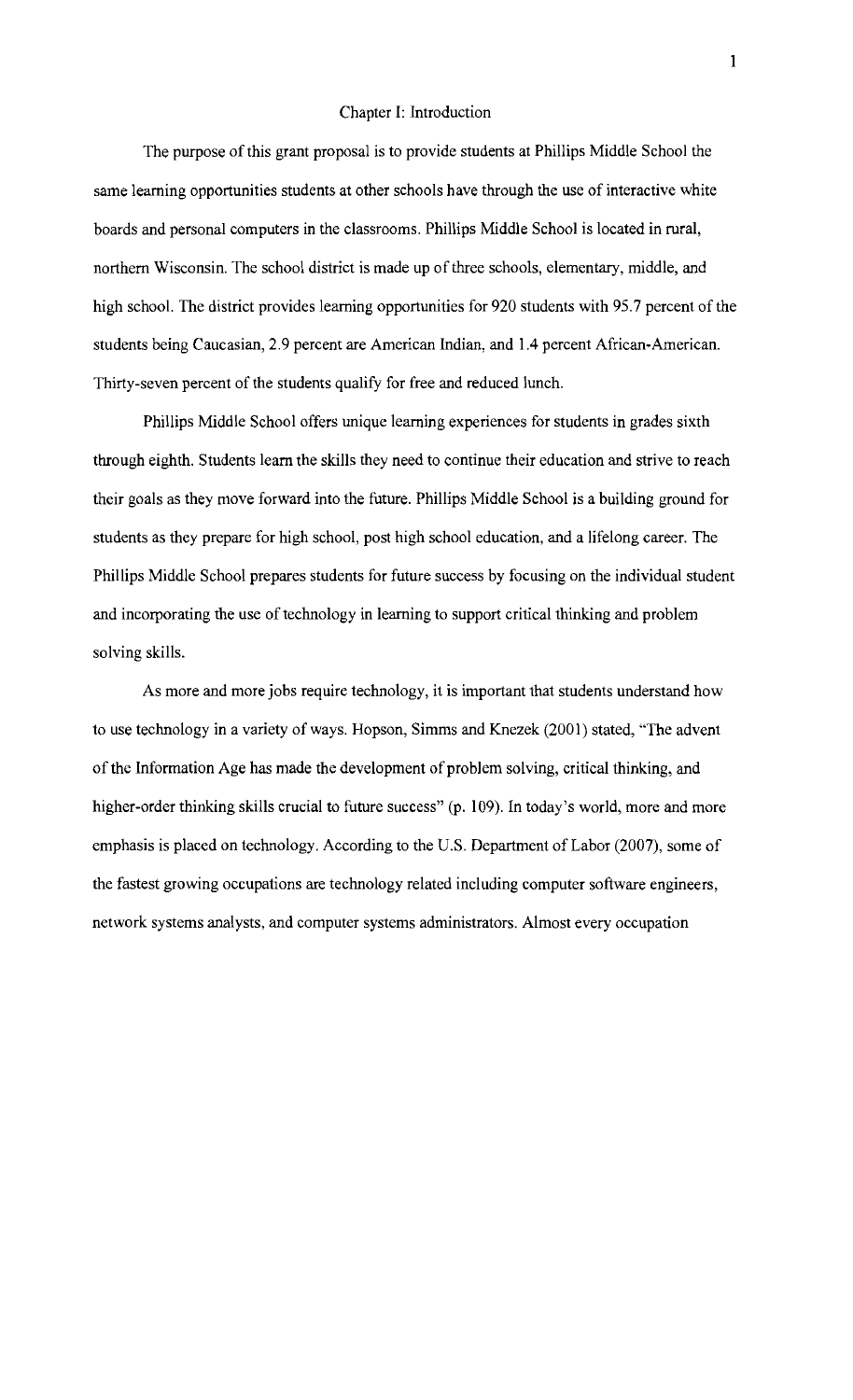requires the use of some form of technology that must be learned and be used correctly by the employee.

Unfortunately, due to less state funding towards smaller, rural schools, and failed referendums, cuts in the technology area had to be enforced at the Phillips Middle School. This has resulted in no computers in the classroom for student use and no interactive white boards, which other schools have, and which gives their students one more technology opportunity that students in Phillips Middle School do not have the opportunity to use to help them learn. **Statement of the Problem** 

The problem is if Phillips Middle School is unable to provide more technology opportunities for their students, they will fall behind other students who do have access to those opportunities. The interactive white boards in the classroom can also help motivate students, and meet the needs of the diverse learners, especially those with special needs. Without the interactive white board, students who are struggling in their classes may continue to do so and with one less strategy to help students to learn will be unavailable. Eventually these students may give up altogether, and the effects of that will be felt by everyone.

By providing the Phillips Middle School with additional resources to purchase additional technology equipment for each of the four seventh grade classrooms, students will become exposed to the numerous ways in which they can use technology to further engage their learning and help prepare them for their future. Through the use of interactive white boards, projectors, personal computers, and printer, students will learn how to use technology to think critically and problem solve. Students will also be more motivated to learn, and that in turn, will affect the quality of work they turn in as well as their attitudes toward learning in general.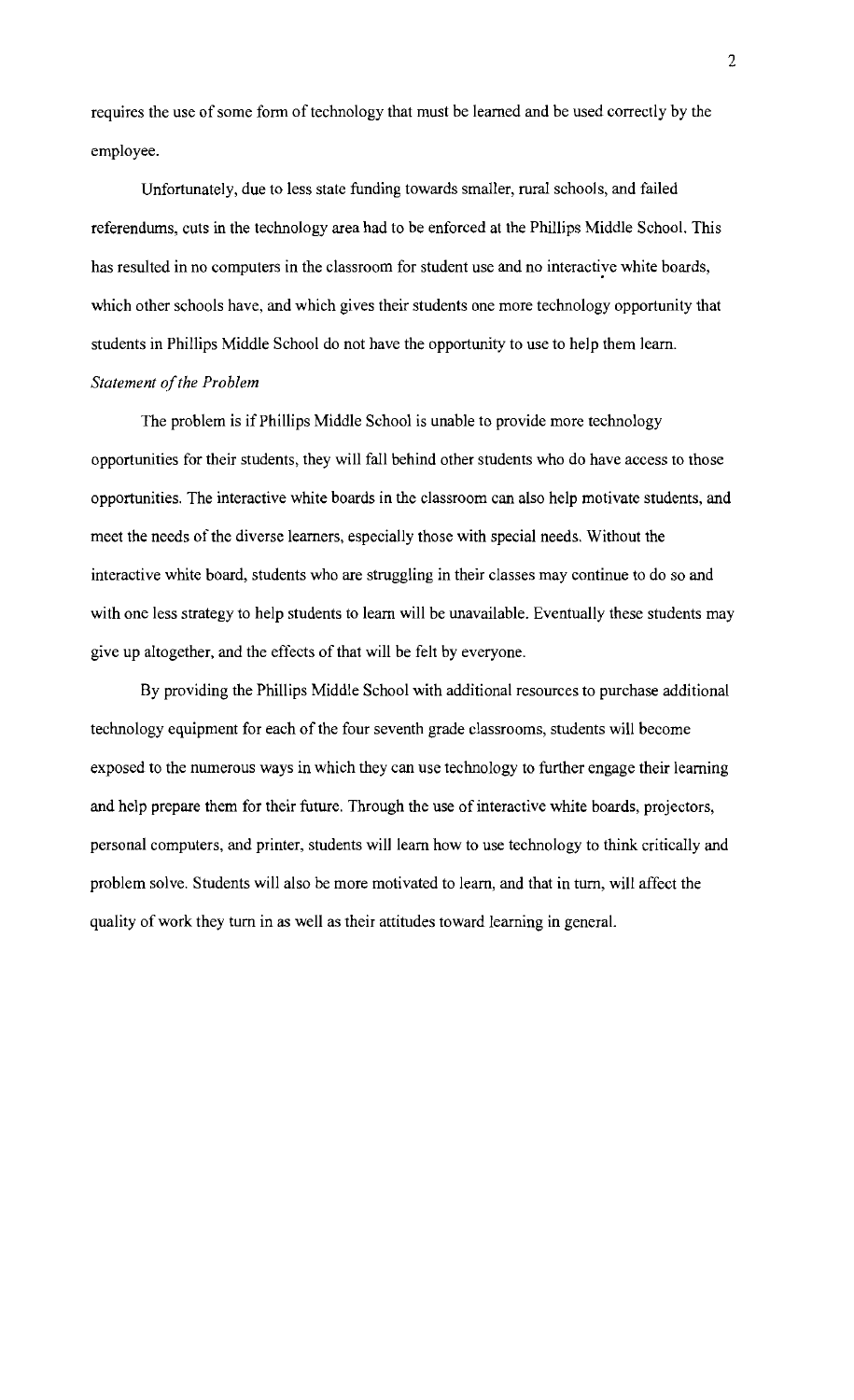#### *Purpose ofthe Project/Grant Proposal*

An increase in the technology equipment for each seventh grade classroom at Phillips Middle School would greatly benefit the students, the school, and the community. An increase in technology would give students additional skills that they will need in order to compete in the twenty-first century. Students will learn how to use the technology to help them solve problems, research information, and think critically. Technology would help bring the school and community together through the open house opportunity. The open house is an opportunity for the community to come into the school and view projects created by the students that involved the use of technology.

Students will be the greatest benefactors of improved technology in the classrooms. An additional computer for student use can allow for students to research information on the Internet right in the classroom under the supervision of the classroom teacher. By having access to the Internet in the classroom, students can travel to faraway places without having to leave the classroom. They can examine the Great Pyramid in great detail. They can take a tour through a castle from medieval times. Students won't just read about what these places are like, but they get to actually see them with their own eyes. The additional computer will also allow for students to complete typing assignments right in the classroom, and it will give them the opportunity to utilize various computer programs such as Power Point, Microsoft Publisher, Inspiration, and other programs they might not have access to at home. Because there will only be one additional computer in the classroom, students will also develop group skills as they utilize the computer at the same time as other classmates.

The interactive white boards will allow for students to become more engaged in lessons as they are able to interact with the board itself. Students who lack the necessary fine motor skills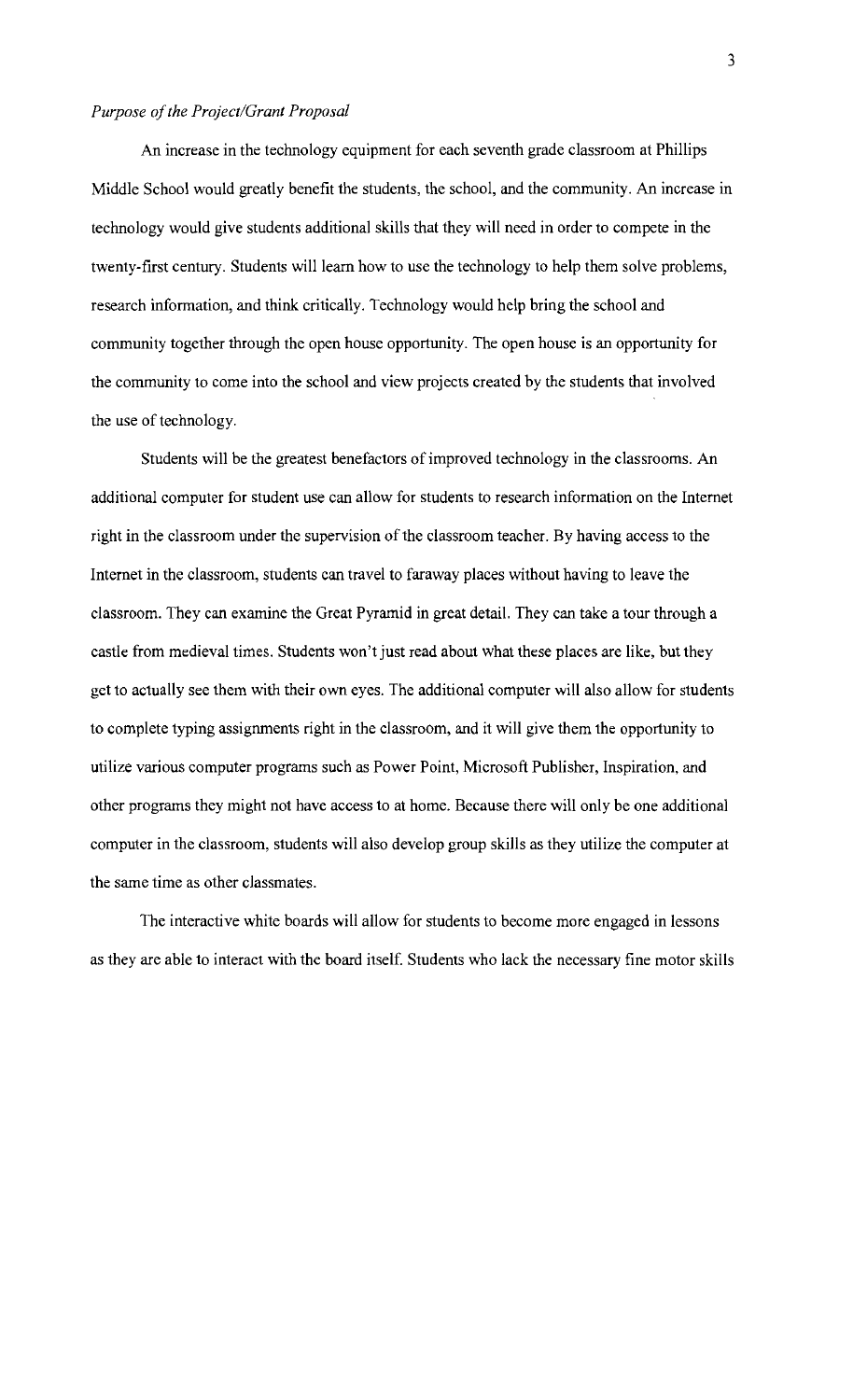In the twenty-first century, students, teachers, and the community come across technology every day in some shape and form. It is crucial that students are exposed to the various forms of technology and understand how to use it. Students need to learn how to use technology to help make them more competitive in tomorrow's world.

### *Definition ofTerms*

*Attention Deficit/Hyperactivity Disorder (ADD or ADHD).* A syndrome characterized by impulsivity, a short attention span, and often hyperactivity which interferes with academic and social performance.

*Autism.* Autism is a spectrum of disorders characterized by deficits in social interaction and communication, and unusual and repetitive behavior.

*Interactive white board* An interactive white board is large, touch-sensitive board that is connected to a projector and computer. The computer is controlled by touching the board with a finger or a special pen.

*Projectors.* Projectors are devices uscd to project images from the computer screen on an interactive white board.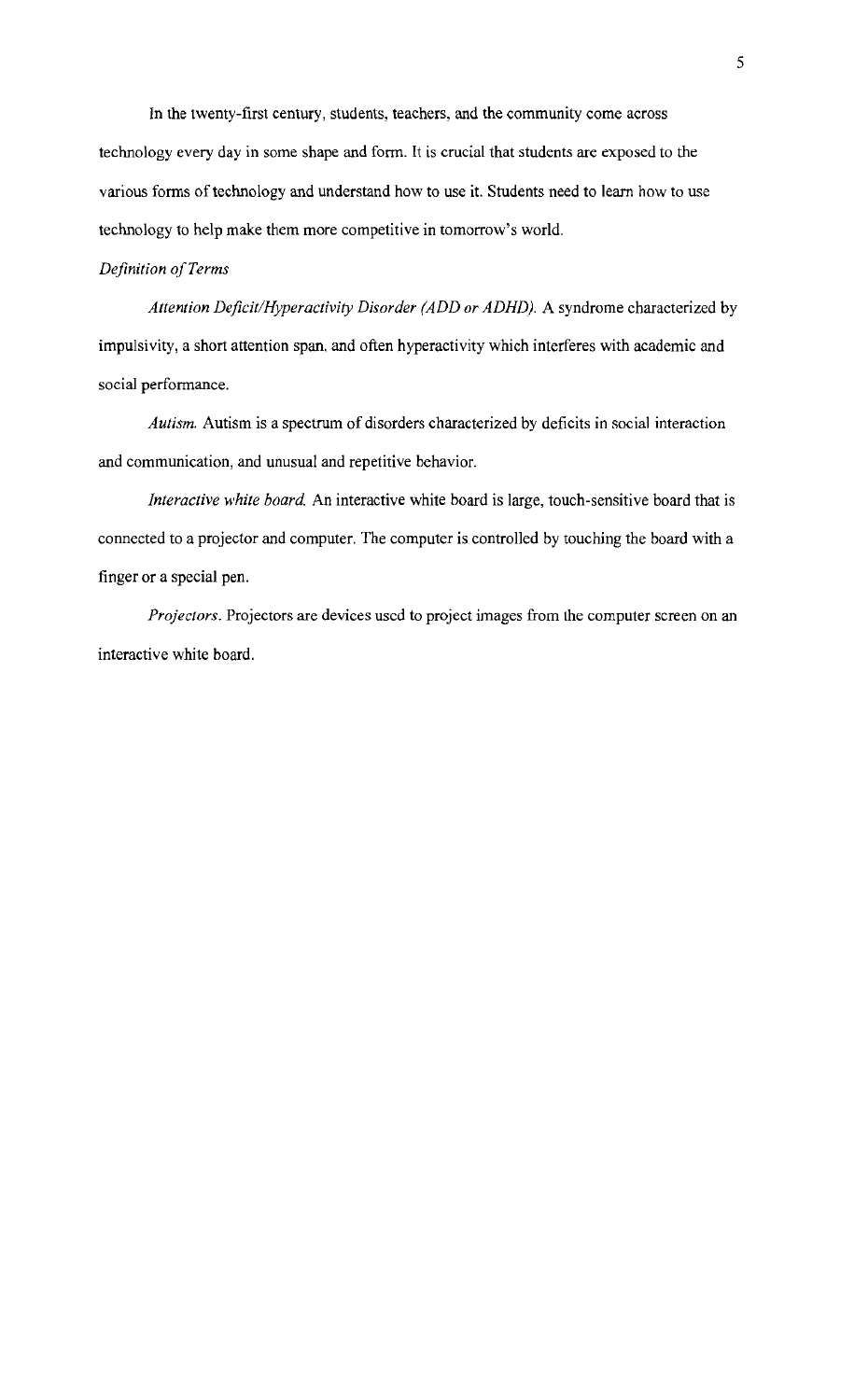### *Methodology*

The remainder of the paper will discuss what research has already been conducted with regards to interactive white boards and personal computers for student use in the classroom. The results of these studies will also be discussed and their relevance to the Phillips Middle School. The goals of the grant proposal and their objectives will be stated and discussed how they will be met. The action plan and timeline will provide a detailed plan of what is expected to occur including how and when resources will be used and when certain activities must be completed. Results of the grant proposal will then be conferred to various parties involved. A budget will then be discussed and following that will be a list of appendixes including the cover letter, the grant foundation proposal request, timeline of project activities, budget, and project evaluation survey.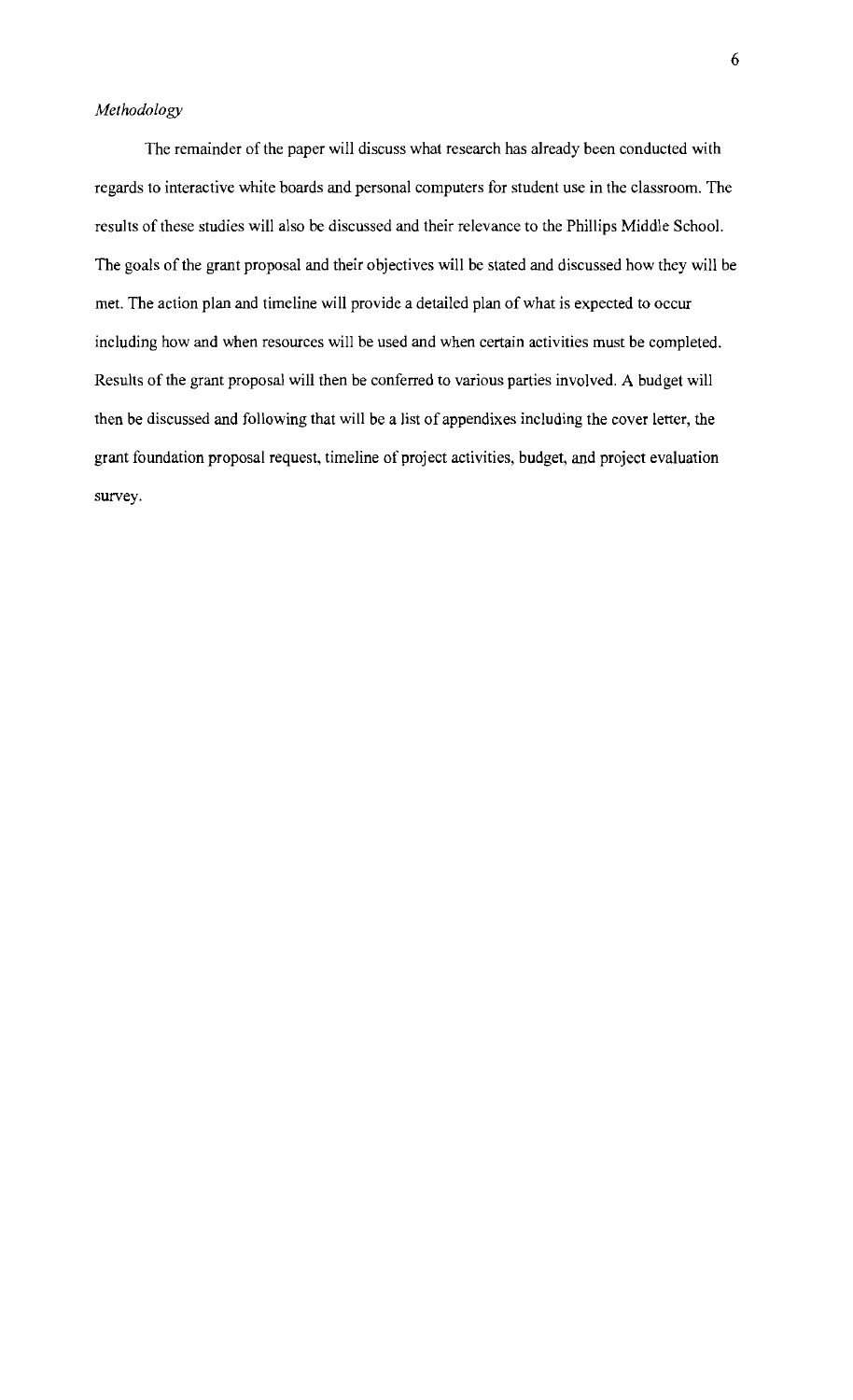#### Chapter II: Literature Review

In this chapter, student achievement with regards to technology will be discussed. The chapter will focus on studies that have been conducted regarding the benefits of using interactive white boards and computers in the classroom on student motivation; how technology helps supports different learning styles; how interactive white boards help students with special needs; and, how the exposure to newer forms of technology help prepare students for the future by enhancing critical thinking and problem solving skills.

#### *Motivation*

The use of technology, such as interactive white boards, in the classroom can help add variety to the class and keep students motivated. Becta (2003) stated a key benefit of interactive white boards was increased student motivation. D'Angelo and Wooley (2007) found that the learning experience was improved through the use of various forms of technology such as PowerPoint, video segments, and projectors. This helped add variety to the class and helped kept the attention of the students during the lesson. Levy (2002) stated when teachers were able to increase the variety and types of resources used in their lessons, students seemed more interested and motivated to learn. Teachers were able to spice up their lessons with sound, video, and images. The lessons were not routine with the same format and doing the same things over and over, which can be boring. The added special effects helped keep students interested and engaged.

Smart Technologies (2006) reported interactive white boards appealed to both students who were driven to learn and enjoyed learning and students who were driven by enticements or rewards. Intrinsically motivated students were eager to demonstrate their knowledge on the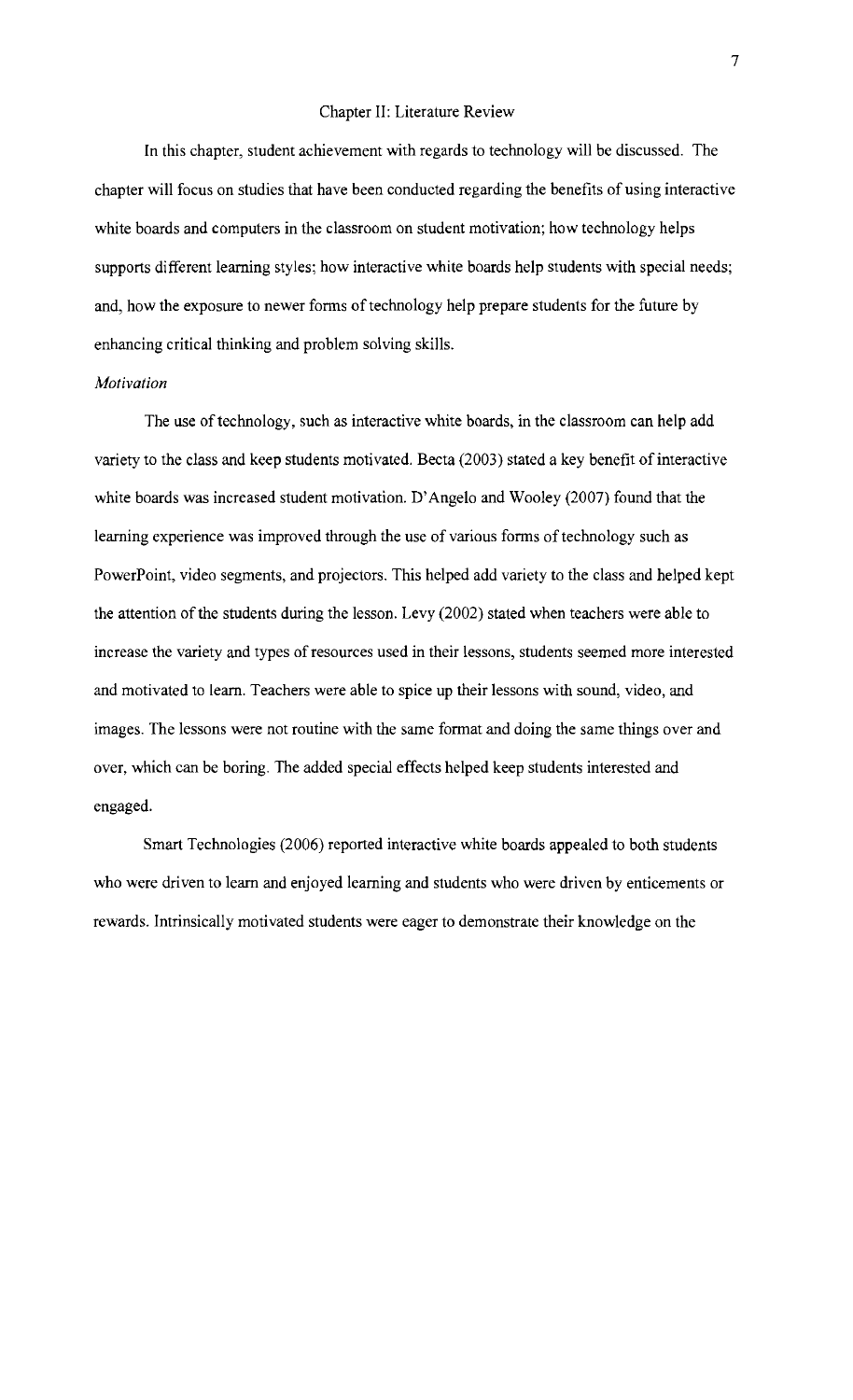interactive white board in front of their peers, while extrinsically motivated students were enticed by the enjoyment they experience from using the interactive white board.

Interactive white boards make learning more enjoyable and interesting for students which can help increase student motivation. According to Glover, Miller, Averis, and Door (2005) teachers appear "cool" as they presented material using technology that competed with other media in the lives of students. For instance, teachers added pictures, used color to enhance certain terms, and incorporated the use of sound to keep the attention of the students. Teachers also prepared many creative ways to entice the students' attention and imagination such as adding sound, images, and video clips, which helped motivate students to want to answer questions in order for a chance to interact with the white board (Smart 2006). According to Smith, Hardman, and Higgins (2006), students were more likely to answer teachers' questions because of the strong visual and conceptual appeal of the information that was shown. Because students were constantly bombarded with images and information everywhere they go, seeing the information on the interactive white board was familiar to them.

The use of interactive white boards can also give teachers and the subject area more credibility in the eyes of the students which can make them more motivated to learn. Levy (2002) stated the use of interactive white boards during the lesson helped provide support and credibility to the teacher and the subject. Levy (2002) also stated the interactive white boards allowed for teachers to provide vivid images and explanations for students. Students were able to grasp ideas and concepts more easily because of the many resources, including the Internet, photographs, pictures, maps, calculators, work samples, and videos, available to the teacher to offer better explanations. If students find concepts easier to grasp, they will become more motivated to learn more.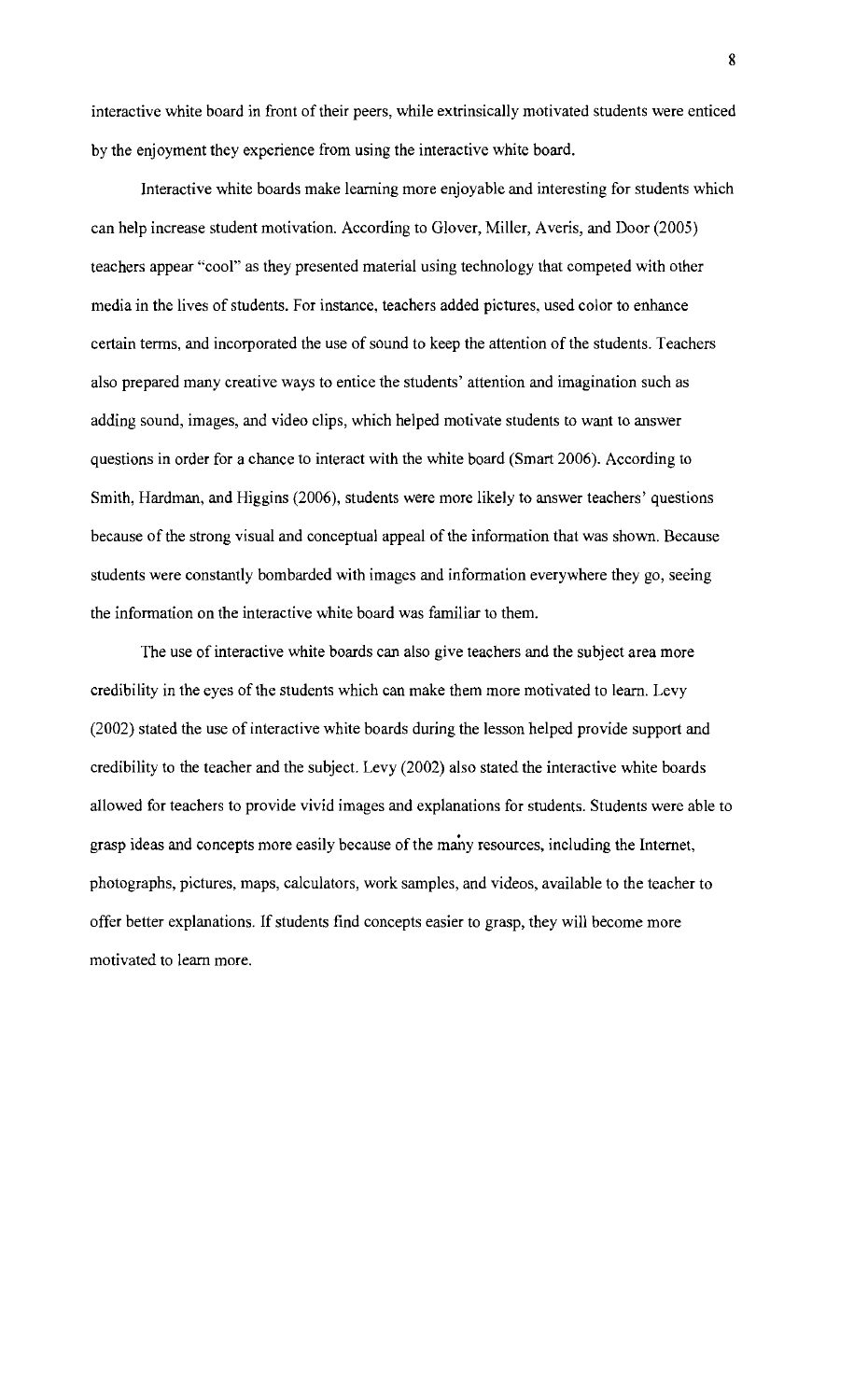Not only does having an interactive white board in the classroom, increase student motivation to learn, but so does having an additional computer for student use. One additional computer in the classroom for student use allows for students to integrate technology in the classroom, complete work, and research information using the Internet. According to Hopson et al. (2001), students will be more motivated to take control of their learning, stay on task, and find solutions to problems when technology is provided. According to a report by Apple Computer, Inc. (2002), students who had access to a computer in the classroom explored topics on their own and worked longer on school projects. Although there are some drawbacks to having a computer in the classroom for student use including too many students on it at once, one or two students monopolizing it, and technical issues, the benefits of having one outweigh the drawbacks.

It was also reported in the same study that students with regular access to computers felt more confident in their computer skills. Many times that confidence led to better performance in the classroom. If students feel confident in the classroom, they are more motivated to learn. According to Apple Computer, Inc. (2002) this can then decrease absenteeism, lower dropout rates, and motivate students to further their education after high school.

The availability of both an interactive white board and an additional computer in the classroom helped motivate students to learn, but also maximized the use of one computer through the use of the interactive white board (Bell, 2002). Students worked together by contributing at the board, while other students were at the computer, and the rest of the class was discussing the activity. All students were engaged and motivated to participate in the learning process. Students were discussing, collaborating, and working together throughout the lesson.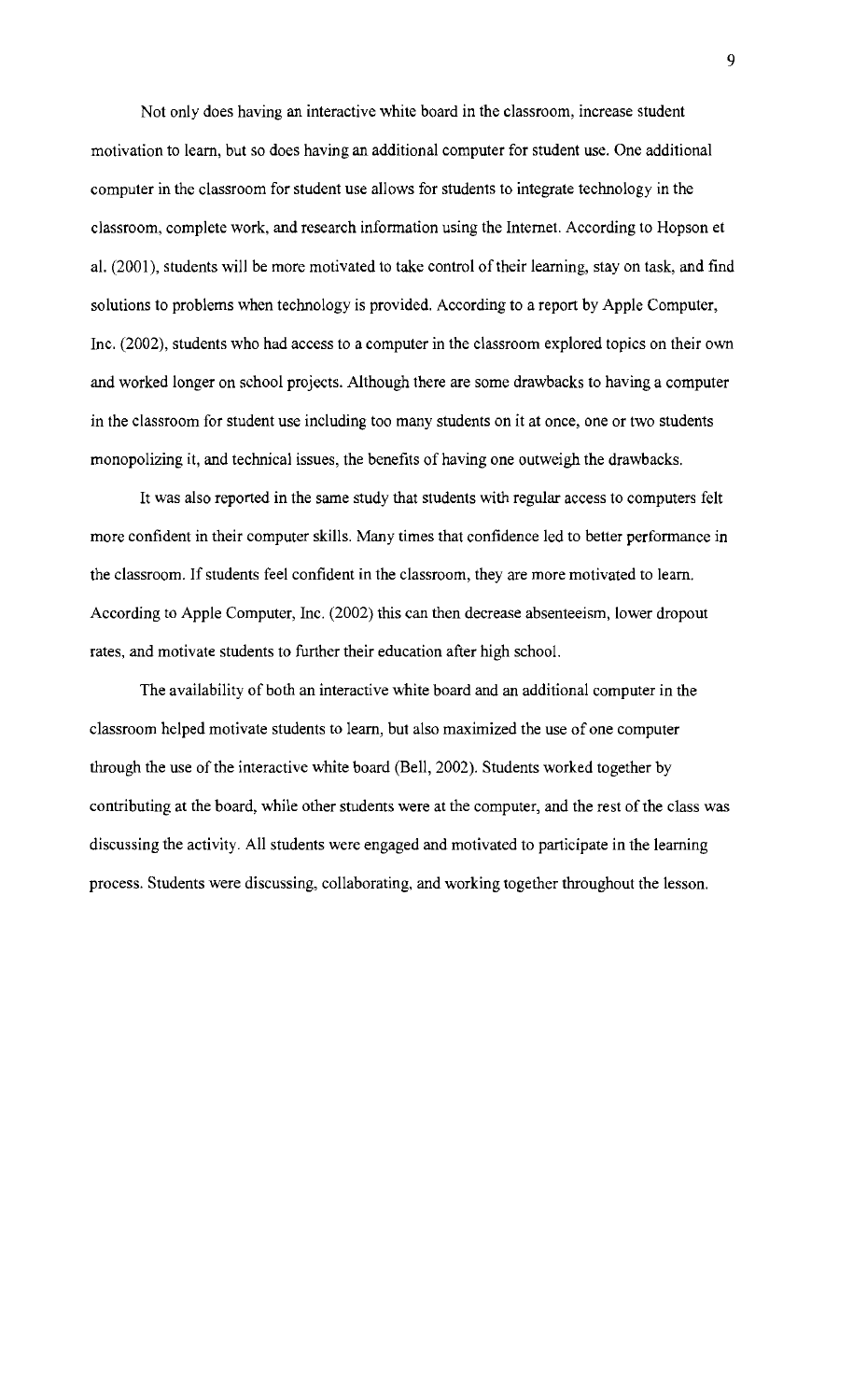### *Different Learning Styles*

Every student is unique in how he/she learns. Teachers strive to plan lessons that will reach all students with diverse learning needs. Visual learners learn by seeing. They may think in pictures and learn best from visual displays including diagrams, videos, handouts, and note taking. Students today already come to school with the knowledge and expertise of how to use different kinds of technology to fit their learning style. Donlevy (2005) stated students come armed with cell phones, laptops, iPods, personal digital assistants, computer games, and more. Because these students are already familiar with technology and are already capable of using it in order to learn, they adjust to learning with it in school. Painter et al. (2005) argued that teachers should use technology to help educate students and support their learning styles.

Auditory learners learn by listening through lectures, discussions, and talking things through. Tactile learners, also known as kinesthetic learners, learn by moving, doing, and touching. They learn best through hands-on activities, and may find it hard to sit for longs periods of time. The use of interactive white boards in the classroom can help teachers adapt their teaching styles to these learners.

The use of interactive white boards can help support all of the learning styles. Visual learning can be enhanced through the use of pictures, text, animations, and videos displayed on the interactive white board. DeCraene (2003) stated how in chemistry or biology classes, students can observe and manipulate three-dimensional objects, such as the molecular structure of DNA. Visual learners were also able to see their own writing and creations on the interactive white board, such as editing their own essays in English class or writing a story together as a class. Students participated more because they were given the chance to physically interact with the board in search of the answers. A study completed by Cuthell (2003) found when students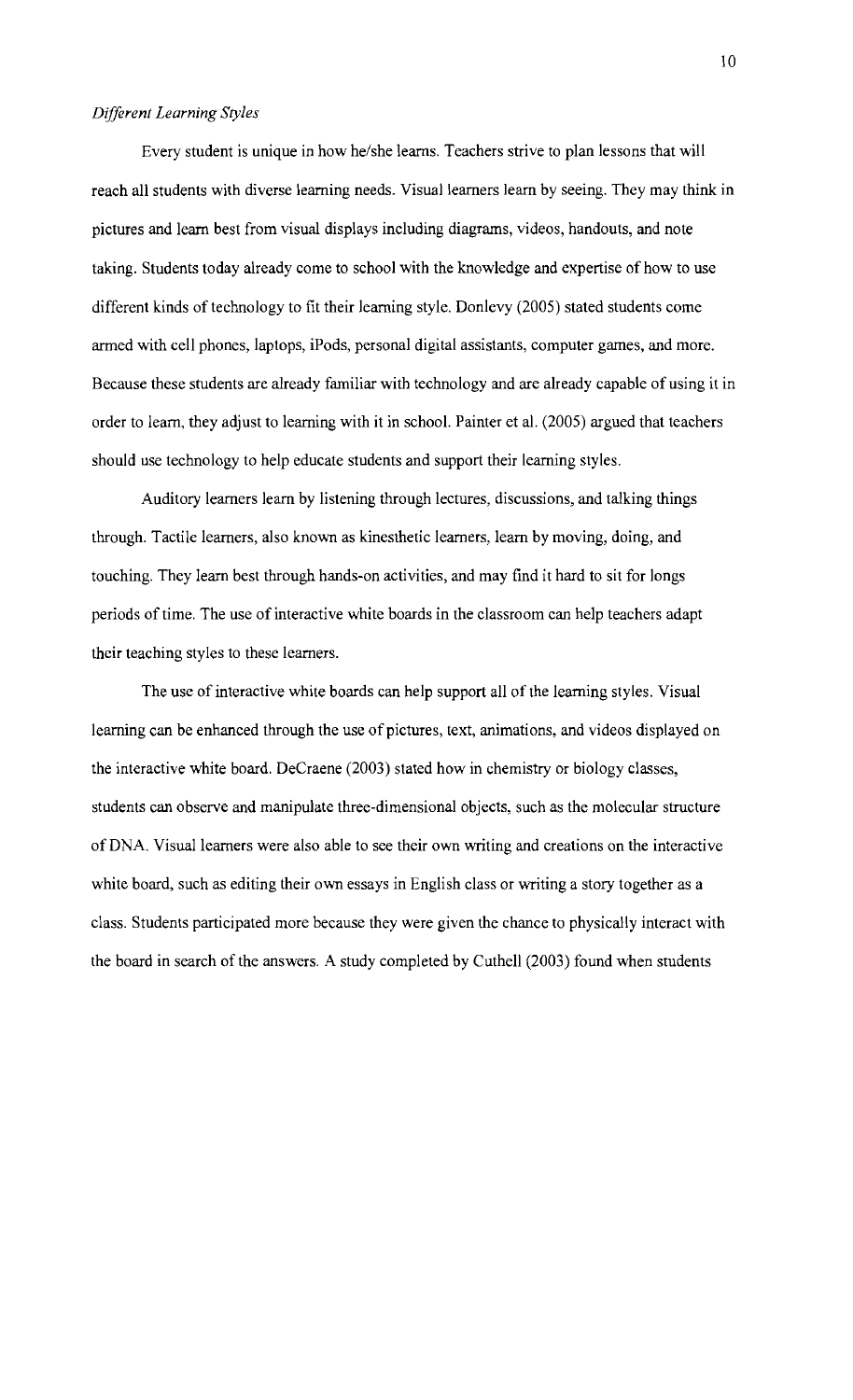could move through each stage of solving a math problem on an interactive white board, the acquisition of the concept was then enhanced. Painter et al. (2005) discovered some types of software programs graphed students' responses which were displayed to the class in order for the students to see how well the class responded to questions. One type of software, ACTIVotes, allowed for students to vote for correct answers, and bar graphs were created on the interactive white board to reinforce correct answers. Many times classroom discussions occurred giving students the opportunity to explain their answers.

Auditory learning was also enhanced through class discussions using the interactive white board. As Levy (2002) pointed out teacher explanations are better when using the interactive white board due to the number of additional resources available. When teachers were able to explain things better, students listened better and retained more information. Painter et al. (2005) also addressed how much better quality the classroom discussions are when the interactive white boards were utilized. For example, students were more likely to explain their answers after seeing the graphs that show the students' responses. In the same study, it was reported students were also more likely to give suggestions to the teacher, such as what kinds of questions should be asked.

Tactile learners were able to actually touch and interact with the board with their finger or the special pens. Solvie (2004) stated students learning to read and write were able to write with their fingers on the board. This allowed for the students to feel the shapes of words as they wrote them. They could also feel and see the letters they made and the sounds they created. Students also stayed engaged by being able to respond to the text on interactive white board by highlighting words, drawing boxes or circles with their fingers. Painter et al. (2005) found tactile students were more involved in the lesson when they were able to take turns choosing and

**II**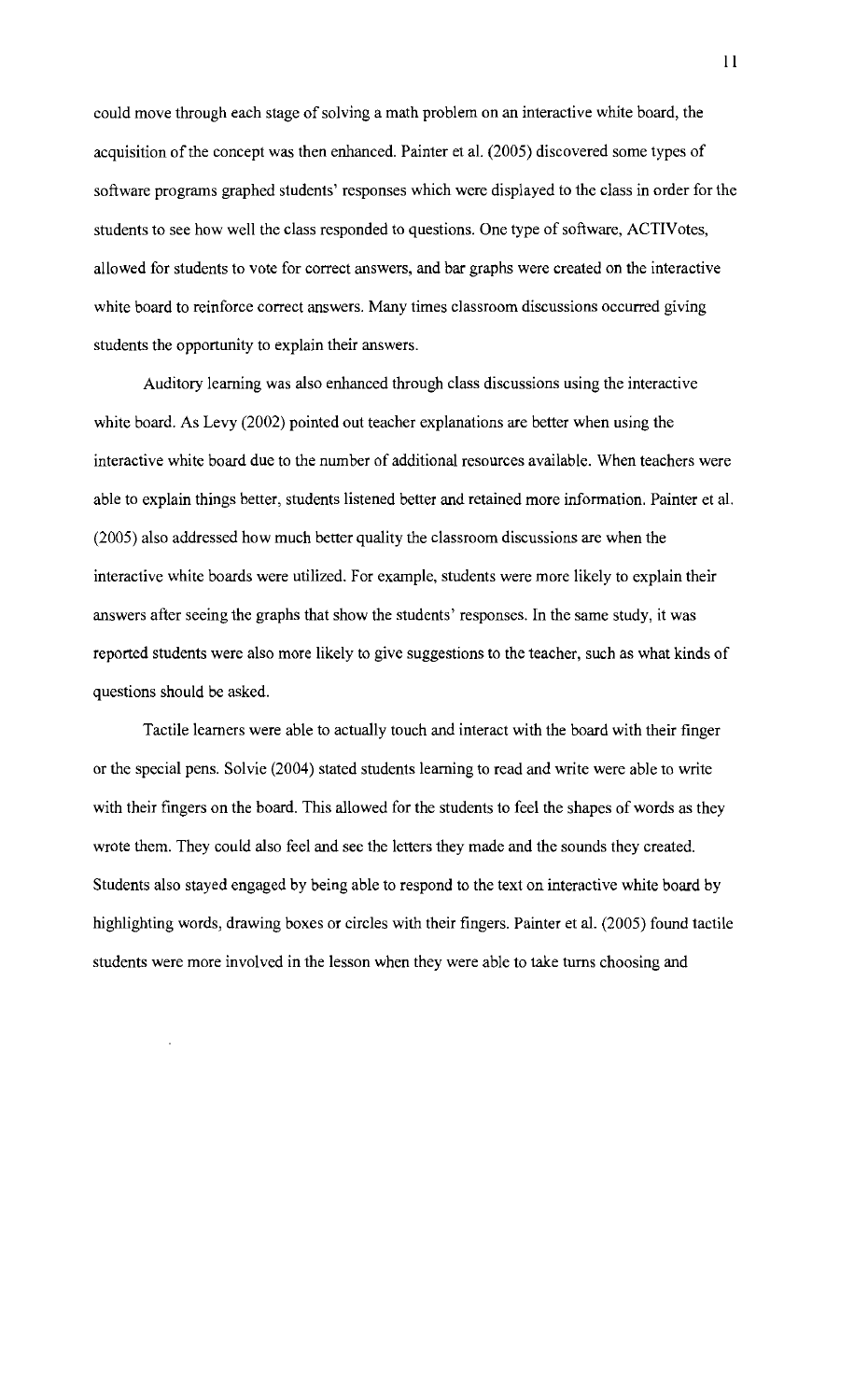on the screen. Students who are deaf or learning impaired are usually strong visual learners. The interactive white board provided many visuals and it also incorporated sign language at the same time in front of the other students. Salinitri, Smith, and Clovis (2002) found vivid colors and the ease of pointing out dimensions in teaching geometry with the interactive white board kept students with special needs focused and less anxious in learning new concepts. Some students were able to better recall information due to color coded words displayed on the interactive white board. In the same study, it was also revealed that students were less likely to make errors in their own drawings of the geometric shapes because they had the print out of the various shapes to look at that were displayed on the interactive white board.

Students who have ADD or ADHD also benefited from the use of interactive white boards in the classroom. Jamerson (2002) found students with ADD or ADHD are less likely to have impulsive and disruptive outbursts when an interactive white board is used. Student who did exhibit those types of behaviors were not allowed to interact with the board by drawing or writing on it. Miller and Glover (2002) also stated children who did get easily distracted were paying attention for longer periods of time when an interactive white board was used. Salinitri et aI. (2002) also found students with ADHD remained on tasks longer with the use of the interactive whiteboard as opposed to other teaching strategies. Helms-Breazeale and Blanton (2000) also determined from their study people with short attention spans can attend to any situation as long as it is on a television or computer screen. Interactive white boards provided students with this type of media.

Students with emotional behavior disorders (EBD) also reaped the benefits when interactive white boards were used during instruction. Students with EBD are often shunned by their peers because of their inability to exhibit appropriate social behavior which then leads to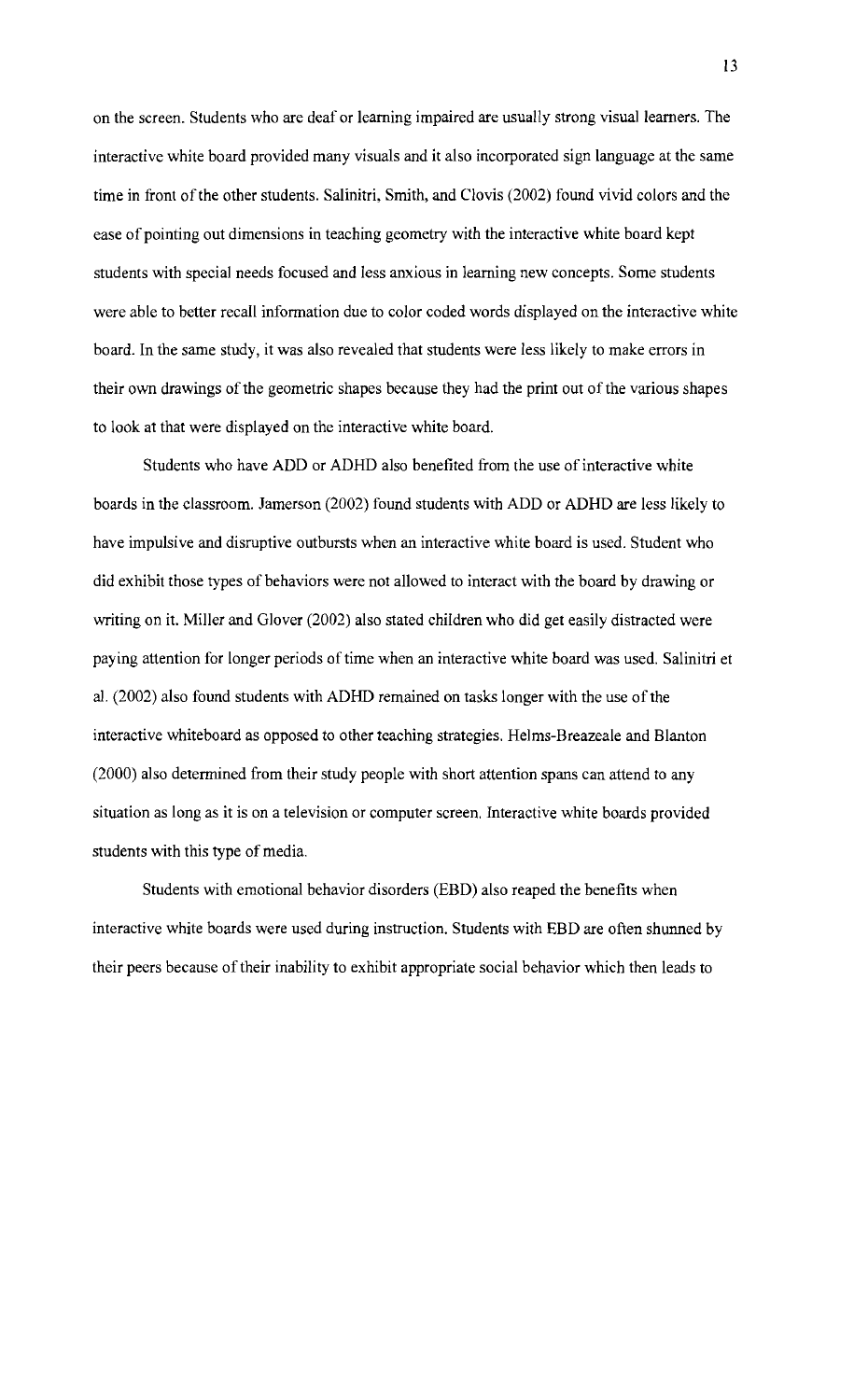aggressive behavior (Helms-Breazeale et aI., 2000). According to Helms-Breazeale et al. (2000) the interactive white boards gave students with EBD the opportunity to remain in the regular education classroom and view peer leaders perform appropriate behaviors, which made it more enticing for them to perform the same desirable behavior as well. The interactive white board allowed for students with EBD to interact with their peers through collaboration and discussion. Students worked together discussing new ideas, and implementing them on the interactive white board or at the computer. Students with EBD were able to practice appropriate social behavior while also observing it from their peers.

As more and more children are diagnosed with autism, the need has never been greater to use technology to help these students learn and to interact with others. In fact, the Centers for Disease Control Autism and Developmental Disabilities Monitoring Network (2007) found about 1 in 150 eight year-old children in multiple areas of the United States are diagnosed with autism each year. Research from Wilcox and Flaherty (2007) reported students with autism increased appropriate social interactions while working with the interactive white board. The interactive white board helped create a playful atmosphere for students with autism. They did not feel overwhelmed, stressed, or frustrated. Instead, the students developed more contidence to engage with other people.

### *Preparing Students for the Future*

Interactive white boards promote the computer skills students will need for success in the  $21<sup>st</sup>$  century. According to Harris (1996), "Information Age citizens must learn not only how to access information, but more importantly how to manage, analyze, critique, cross-reference, and transform it into usable knowledge" (p. 15). Not only is it important students know how to use technology, but also how to use it to think critically and effectively use it to solve problems.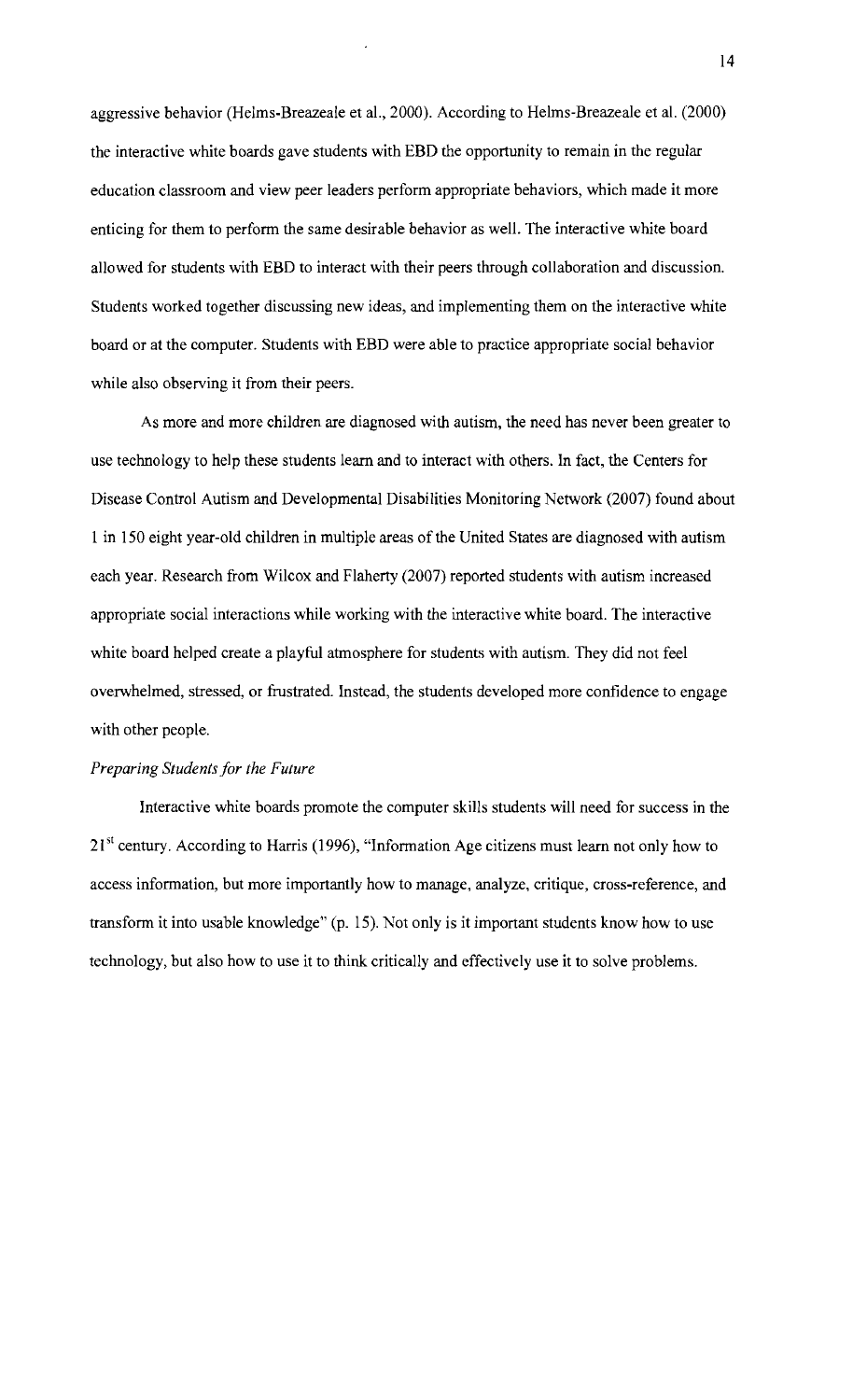As students prepare for the future, it is necessary that they develop higher-order thinking skills through technology. Hopson et al. (2001) found while a technology enriched classroom had minimal effect on student acquisition of higher order-thinking skills, it still had a positive effect. The learning accomplished by the students in the study was more student centered focused more on application rather than just the acquisition of knowledge. Jonassen (1998) stated computers should be used to engage learners in reflective, critical thinking about the ideas they are studying. For instance, students creating a spreadsheet must analyze decisions and consider the implications of those decisions which entail higher level thinking. He goes on to report that computers should help students build knowledge. Students are responsible for recognizing the information and then organizing it so it makes sense to them.

The availability of large amounts of information allows for students to use the computer as a tool for problem solving. According to Wenglinsky (2005) students in middle school benefited when teachers use computers during instruction that promotes higher-order thinking. Stoney et al. (1999) reported students are the ones responsible for researching, making decisions, applying strategies, experimenting, and determining solutions when it comes to problem solving with technology.

Technology has been used to revolutionize education through 'learning by doing' (Richardson, 2006). As Wenglinsky (2005) stated, 'Teachers should assign a research paper and take for granted that students will use computers in a variety of ways to complete the assignment. This approach mirrored the technology-rich work environment in which many students will find themselves after the graduation" (p. 64). It is vital for students to gain the necessary skills in order to use technology, but in order for students to obtain those skills, they must have access and exposure to the various forms of technology. Painter et al. (2005) stated it is the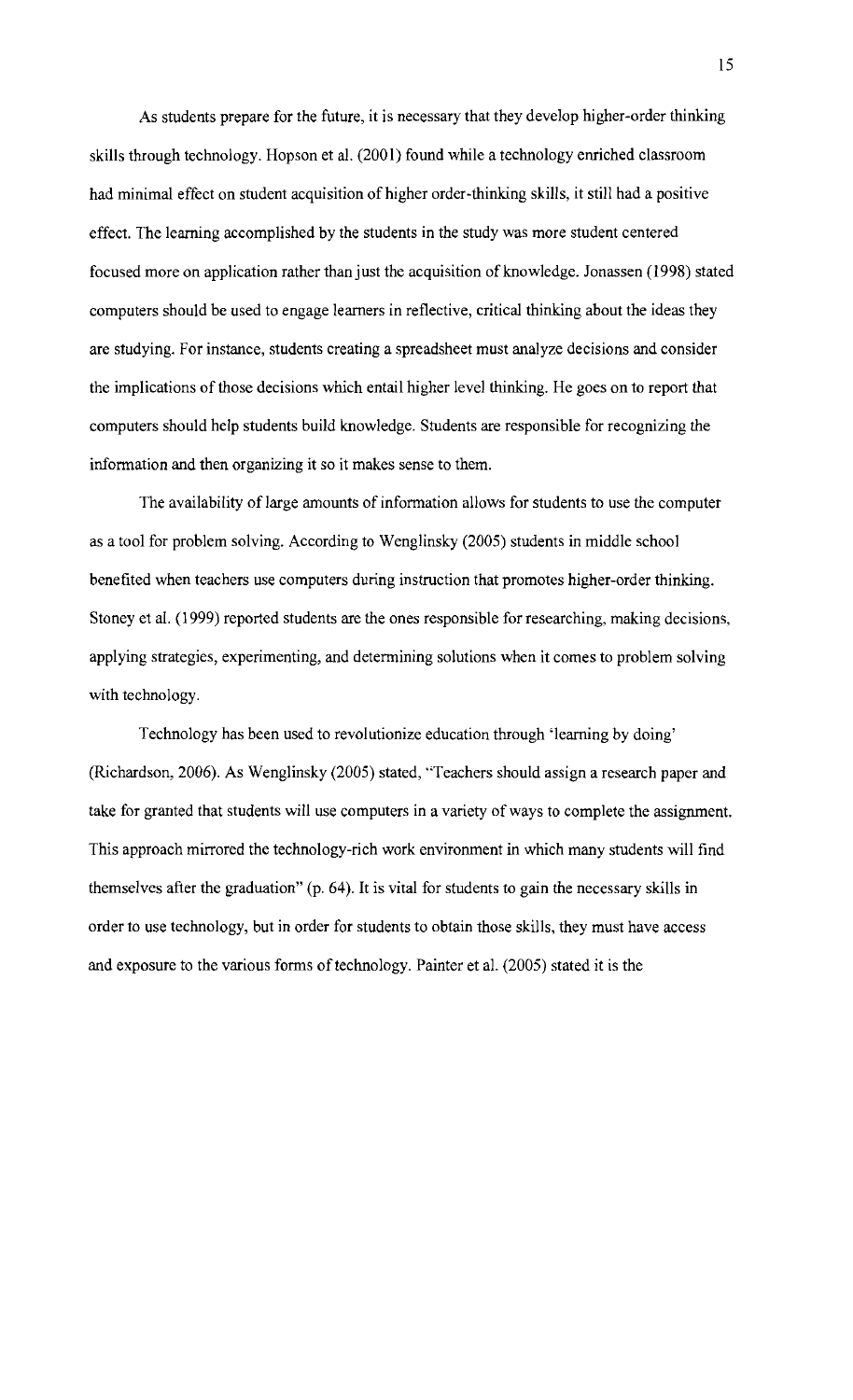responsibility of the teachers to help our students develop the information, literacy, problemsolving, collaboration, and creativity skills they need in order to be successful in the  $21^{st}$ Century. In order to be competitive in tomorrow's technological world, students must be exposed to more recent technology such as interactive white boards. According to Lemke and Coughlin (1998), technology increased the economic viability of the future workforce, motivated and engaged students in learning, and accelerated, enriched, and deepened basic skills. If the students are not exposed to more technology, they will lack some of the skills needed in order to compete in tomorrow's world. Wenglinski (2005) reported CEOs of major companies said they needed workers who can come up with creative solutions to complex problems. Borja (2006) addressed the comments from experts that students must learn  $21^{st}$  century skills such as how to be responsible leaders in on-line communities, how to make effective digital portfolios, problem solving, and effective communication.

#### *Summary*

There are many benefits to students and teachers by having interactive white boards and additional computers in the classroom. Additional use of technology in the classroom helps motivate students to learn, meet the needs of diverse learners and learning styles, and prepares students for the future by enhancing critical thinking and problem solving skills.

Becta (2003) stated increased student motivation as a positive result of using the interactive white board during lessons. Students enjoyed the lessons more and looked forward to displaying their projects on it as well. Teachers were motivated to use the interactive white board because of the ease of incorporating websites and videos into it as part of their teaching. Because textbooks become outdated quickly, many are left on shelves in classrooms collecting dust.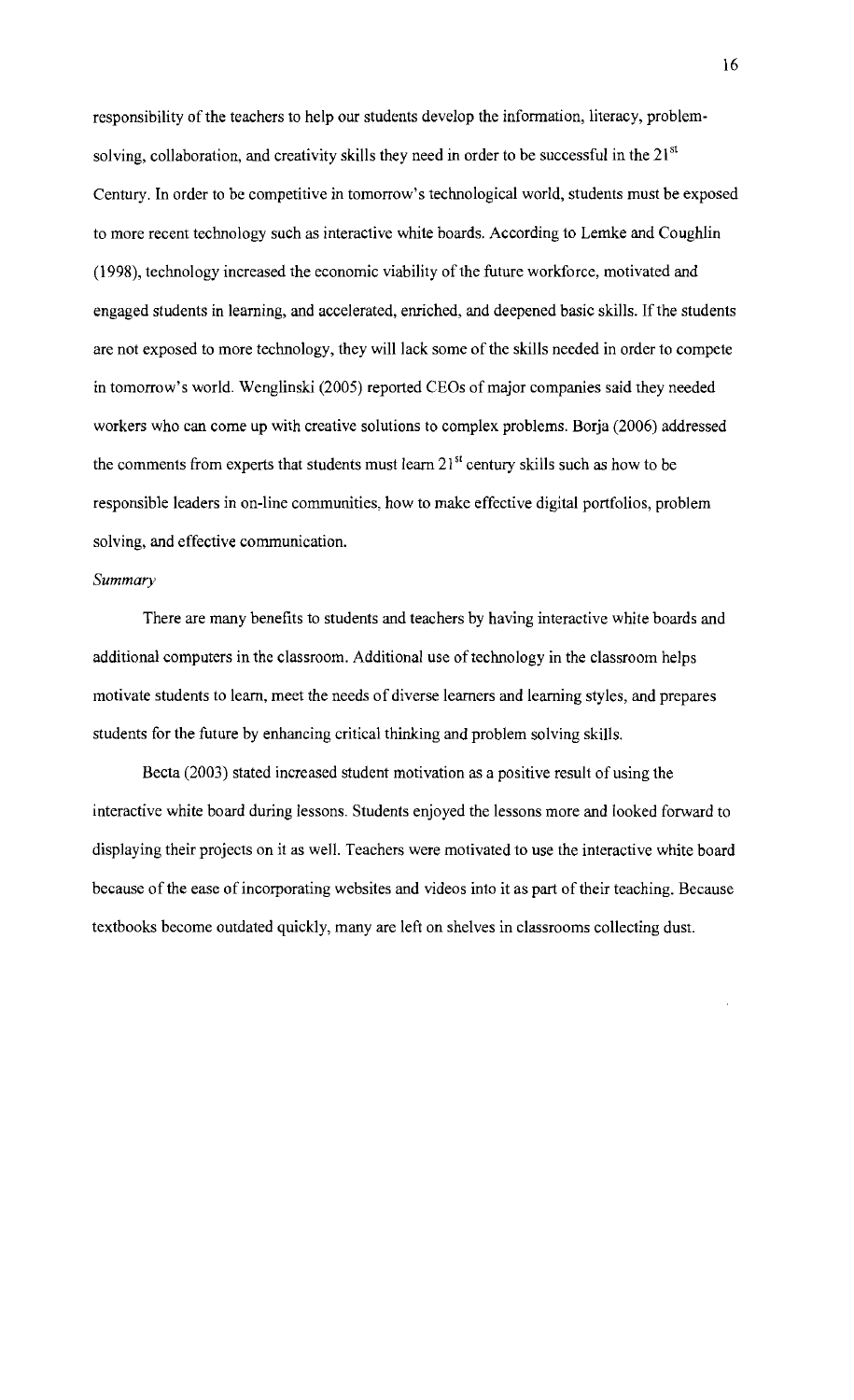Educational websites, on the other hand, provide current, up to date information which can easily be shared with the entire class on the interactive white board.

Visual, auditory, and tactile learners can all benefit from a lesson that uses the interactive white board. Pictures, notes, diagrams, video clips, and maps can be displayed for the entire class to see. Sound including voices, music, and noises can enhance the presentation for auditory learners. The discussions that can evolve from the interactive white board can also benefit the auditory learner. Tactile learners can actually interact with the board by using the special pens to write on it or even using their fingers as the pens.

The interactive white board helps students with special needs in the *regular* classroom. Students who spend most of their energy just trying to copy notes from the board, can now absorb more of the content being discussed as notes from the interactive white board can be printed off. Students with vision problems can see the board better and images can be enlarged for students to see. There is software programs available to include sign language on the interactive white board for the students who are deaf or hearing impaired. Students with ADD or ADHD are able to get out their seat and interact with the board or computer. Students who lack appropriate social skills are able to observe their peers modeling those skills in the classroom. The interactive white board helps alleviate some of the stress and anxiety a classroom may exhibit by creating a more relaxed, playful atmosphere where they feel comfortable and are willing to take risks. As the world becomes more digitalized, the students must learn how to correctly use technology to solve problems and think critically.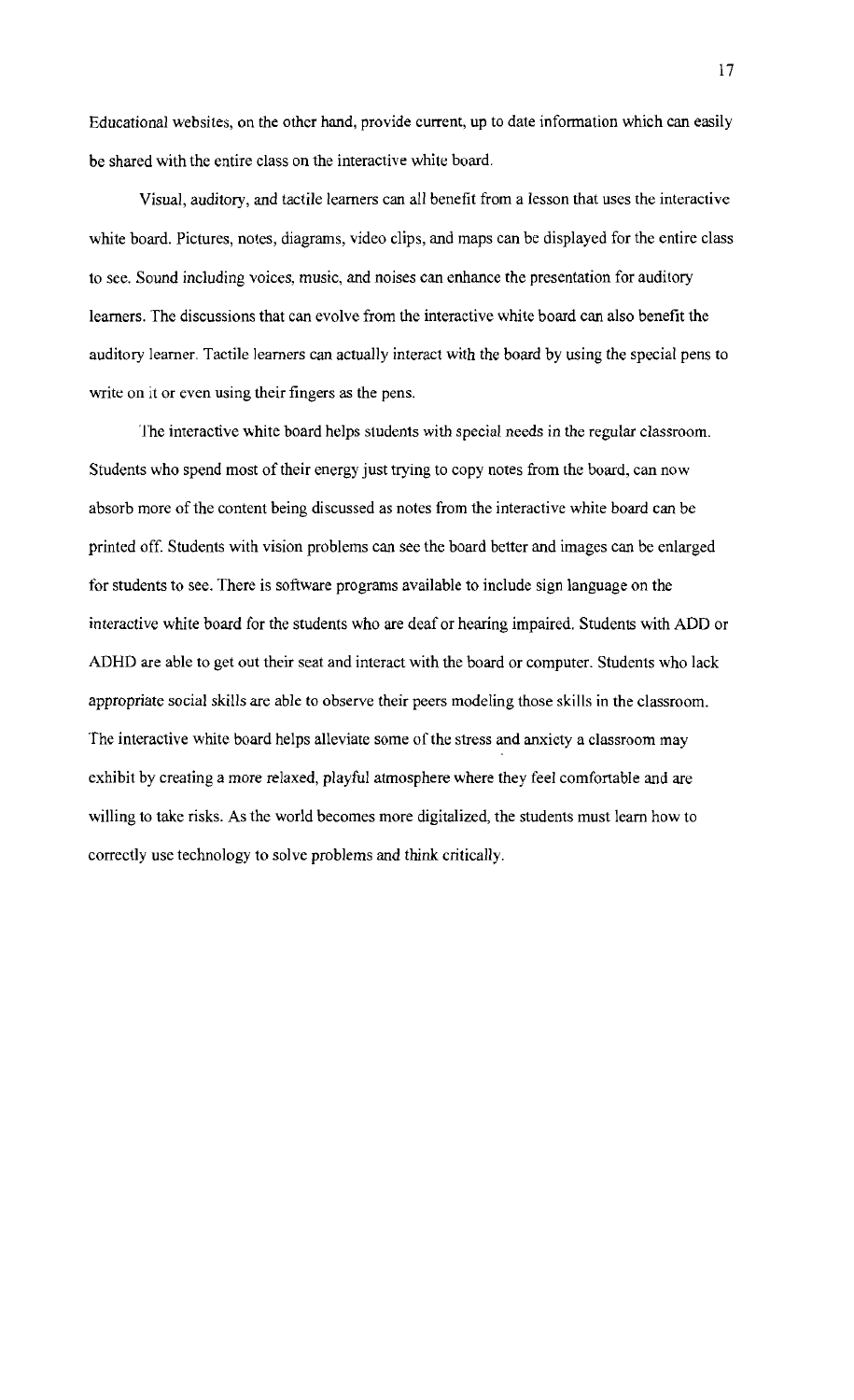### Chapter 1ll: Project Goals and Objectives

Technology in the classroom has many benefits for students including helping them develop problem solving skills, higher order thinking skills, and engaging students in their own learning. This chapter will discuss the three goals and their objectives of how the interactive white board and the additional computer in the classroom will be used to meet the needs of all the students. The first goal of this grant addresses the need for teachers to incorporate the interactive white boards in their lessons. The second goal of this grant will examine the outcomes experienced by the students due to increased technology in their learning. And finally, the last goal is to determine whether or not the goals and objectives were met by the teachers and students.

*Teachers Will Develop At Least Three Lessons That Require The Use OfThe Interactive White Board During The Cores Subject Areas Including Math, Science, Reading, Language Arts, And Social Studies To Seventh Grade Students.* 

The first goal pertains to the teacher's role in providing opportunities for students to experience technology in their classroom. Teachers must develop lesson plans in all the content areas so students can see how technology is not confined to only one or two subject areas. By having lesson plans that use technology across the different subject areas, allows for students to see and use it correctly in a variety of ways. The lesson plans developed will require the students to use problem solving and critical thinking skills. Teachers will use Bloom's Taxonomy to plan their lessons. They will need to identify which of the domains (knowledge, application, analysis, synthesis, or evaluation) they are addressing in the lesson for students.

*Teachers will take part in a one day staffin-service given by Smart Technologies to learn how to use the interactive white board in their classrooms.* This objective will help meet the first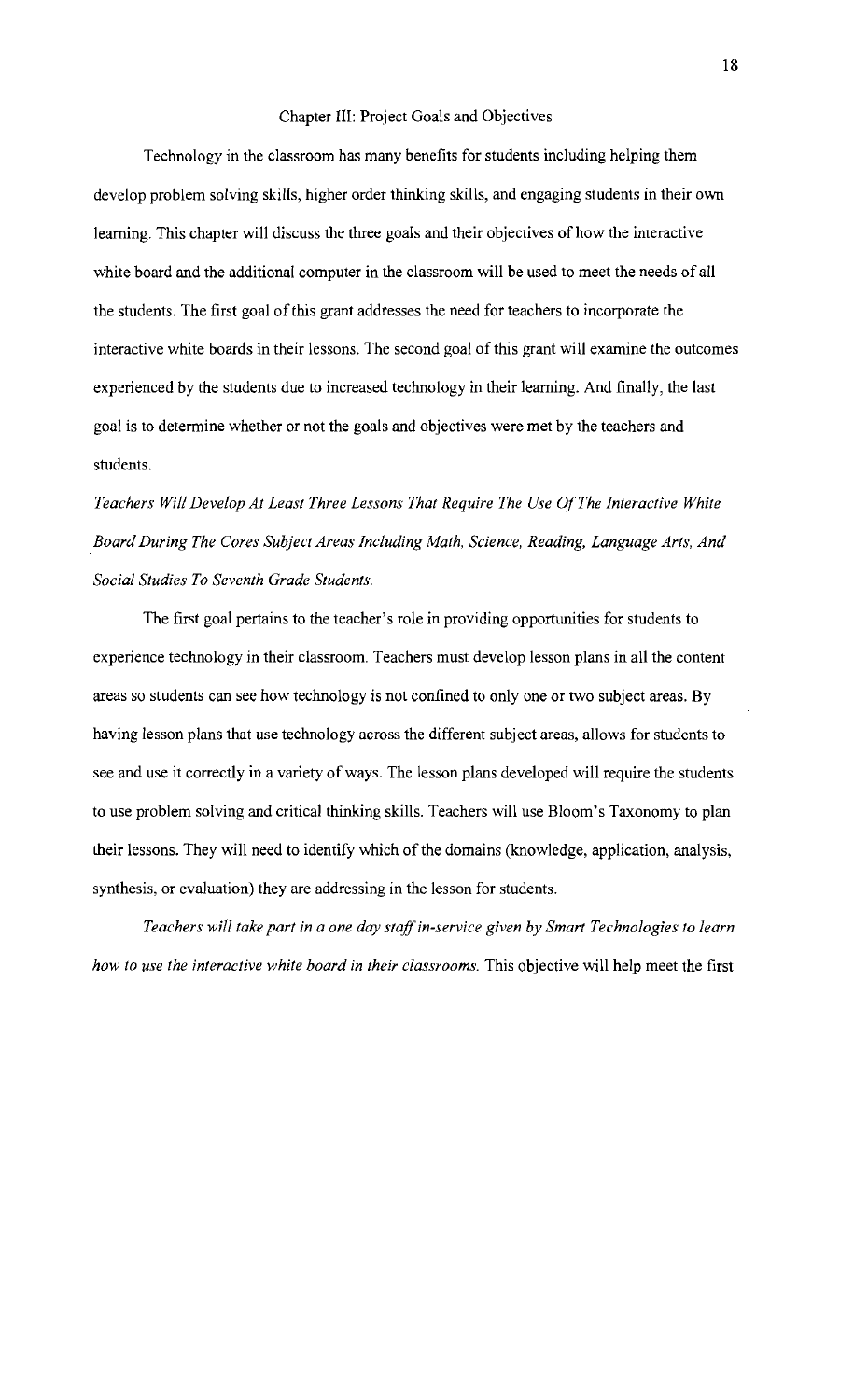goal and takes into consideration the teachers. Because of recent advances with regards to technology in the classroom, such as the implementation of the interactive white boards, teachers may not be aware of the technology available or how to use it. A representative from Smart Technologies will provide one day training on how to correctly use the interactive white board. He/she will discuss the basis of how it works including how to create dynamic presentations with objects, graphics, videos, etc. Teachers will also learn how to use other applications such as Microsoft with the interactive white board. The training will also provide time for teachers to practice using the interactive white board before they use it in front of the students.

After the training, the teachers will meet for two days developing ideas on how they can use the interactive white board to develop lessons that promote higher level thinking and problem solving skills. They will address which teacher(s) will address which domains of Bloom's taxonomy to ensure that all domains are being covered and not just one or two.

*Students* will be required to use two or more forms of technology in assigned projects in a *unit that lasts one full quarter.* This objective will also help meet the first goal by taking into consideration the students. By having students actually use technology to complete projects, they will acquire additional knowledge in not only learning facts, but also knowing how to effectively use technology to present information, research information, and how to solve problems using technology.

#### *Data Will Be Analyzed To Determine Learning Outcomes.*

Data will be compiled in order to see which areas with regards to technology need improvement based on students' work samples, participation during instruction with the interactive white board, and how teachers felt using the interactive white board during instruction. The information, including work samples from students, surveys, and teacher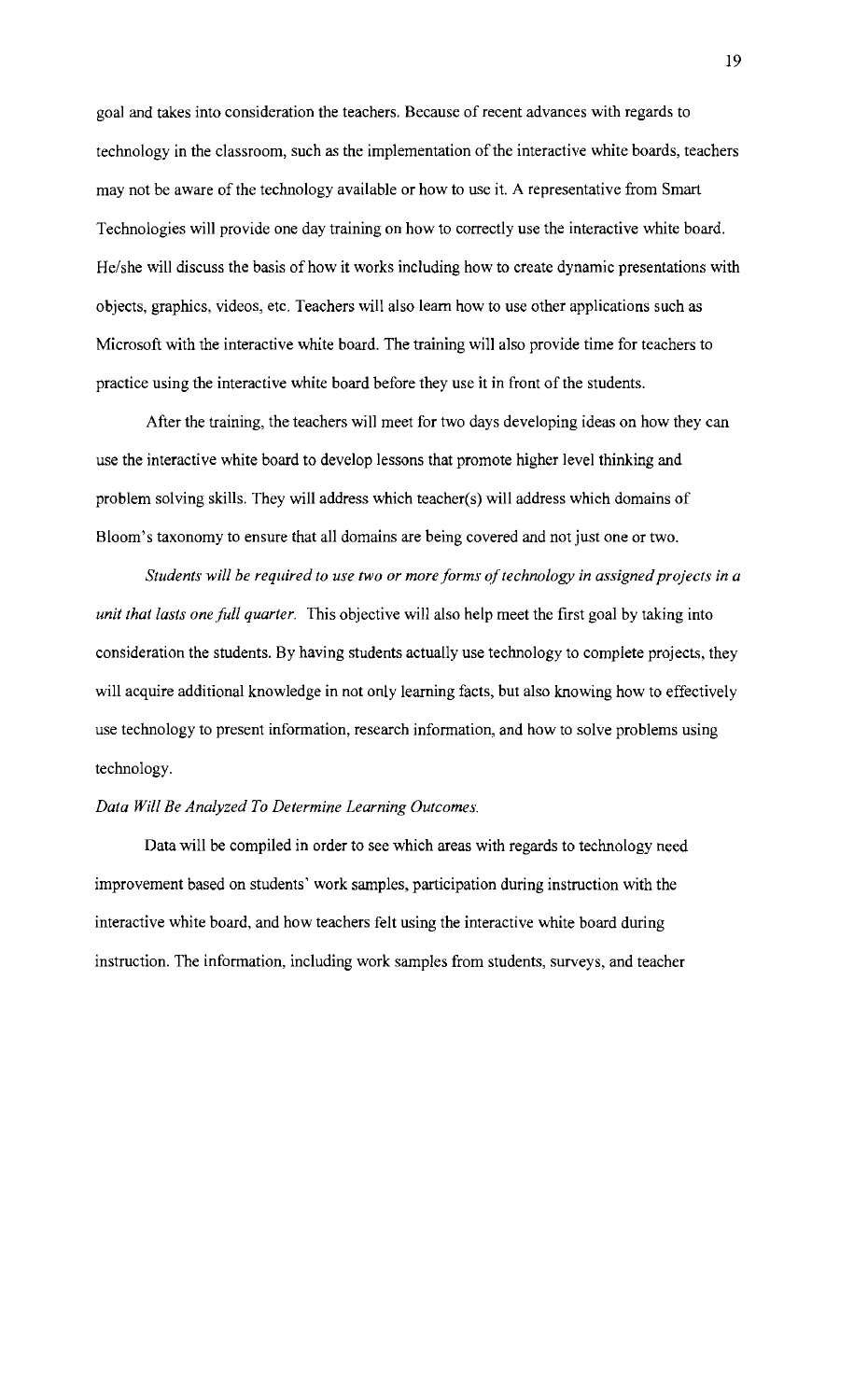reflections, determined here would help encourage the sixth and eighth grade teachers to use interactive white boards in the classroom.

*Students will complete a reflection three times during the year summarizing what they learned about the core subject area using technology.* This first objective focuses on the students' attitudes and thoughts about learning with technology. Students will provide teachers with their thoughts and feelings about the use of the interactive white board during class. They will also tell us how they felt about having the additional computer in the classroom for their usc. Hopefully, they will include what they liked about it and what they didn't, and even some of their own ideas of how it could be better implemented. Teachers will meet together after going collccting the surveys. They will reflect and if need be, adapt future lessons with the interactive white board to better meet the needs of the students.

*Student work will be collected and analyzed to determine the effectiveness ofthe interactive white board*. This second objective will focus on the interactive white board and its effectiveness. After teaching with the interactive white board, student work will be collected and analyzed to determine whether or not students successfully completed the assignment or projects using the interactive white board and additional technology. Student's work will be assessed using rubrics developed by the classroom teacher which will address how well the student met the expectations. The rubrics will be developed using Bloom's Taxonomy and how the use of technology contributed to the student's final project.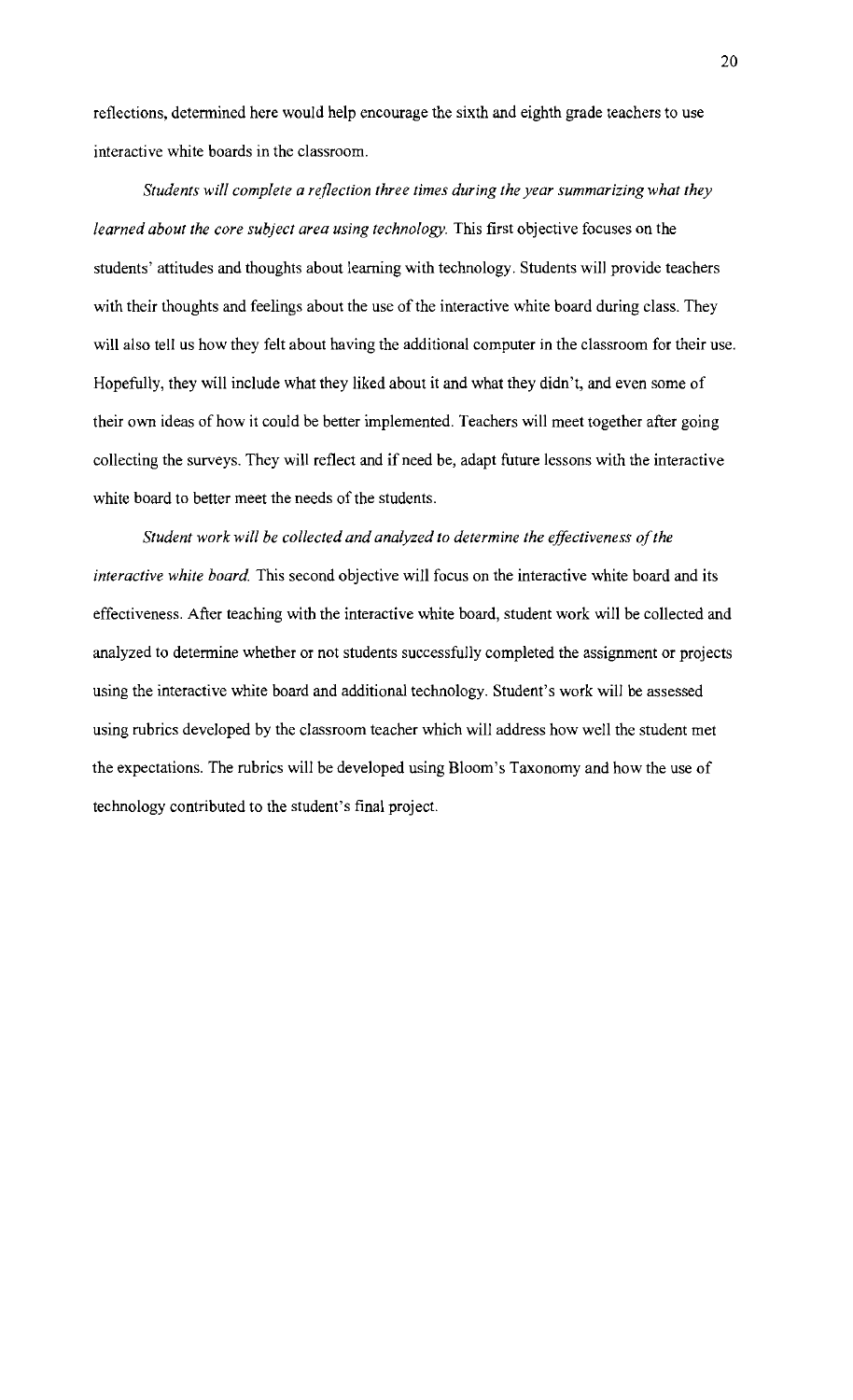*Project Goals And Outcomes Will Be Viewed And Assessed By The Principle Investigator At The Completion OfTheir Project.* 

The purpose of this goal is to determine the overall effectiveness of the use of the interactive white board during instruction by determining whether or not the project goals and objectives were met by teachers and students.

Surveys completed by students and staff will be analyzed to determine the success of the *increased technology in the core classes.* This objective will help determine whether or not the goals were met. Students and staff will complete surveys that will help determine whether or not the increased in technology helped students learn and retain information better. The surveys will also address how students were able to use technology to problem solve and how they will use what they learned with regards to technology application in future classes. Surveys completed by the teachers will allow for them to share their ideas and concerns they had while using the interactive white board during instruction. Teachers can also make recommendations on how to make the use of interactive white boards more effective. Solutions to problems encountered by teachers and students will also be collaborated.

*The community, including parents, teachers, administration, and school board members will be invited to an Open House at the end ofthe yearfor students to show their projects through the various technology sources.* This outcome will allow for other members of the school and community to see what students are learning about and how they can present that information using the interactive white board. Students will play and create a game with the members of the community using the interactive white board. Students will give the community members an opportunity to interact with the white board as part of their game. At the Open House parents, school board members, administration, and other members of the community will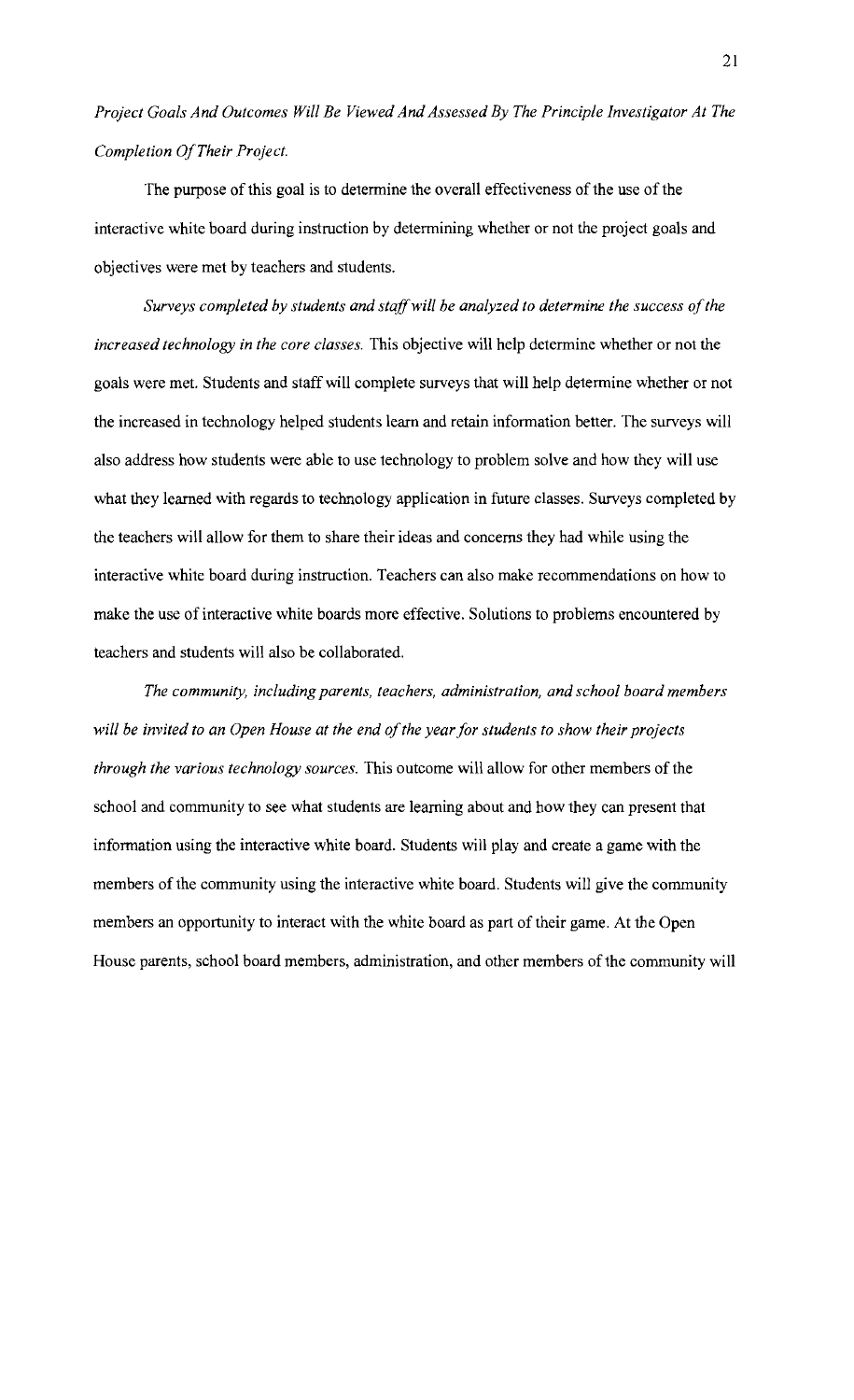see the effectiveness of such technology in schools, and hopefully, provide support behind more technology throughout the district.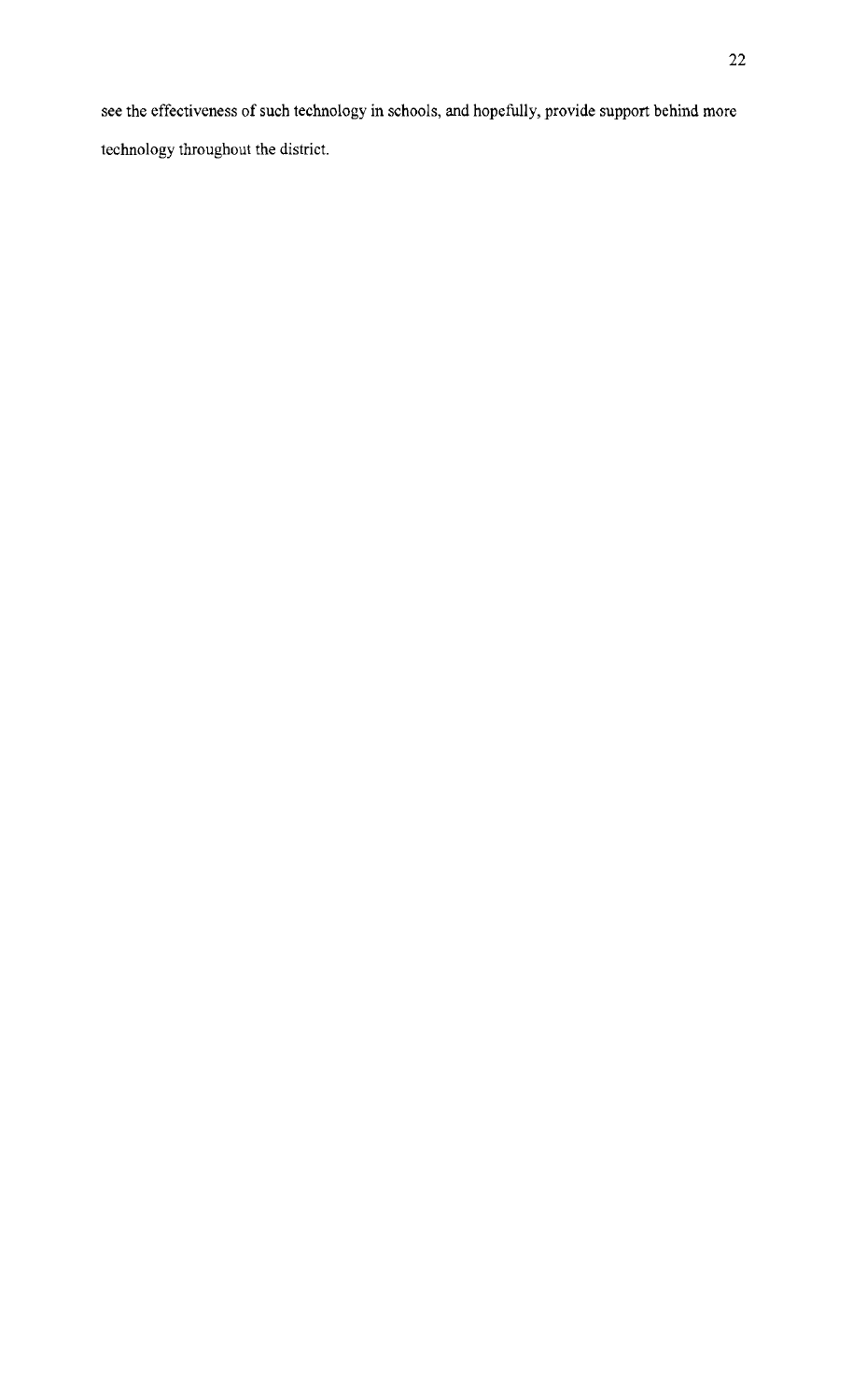### Chapter IV. Project Methodology

The purpose of the grant is to provide the Phillips Middle School with interactive white boards and additional computers in the classroom for student use to increase student achievement and exposure to recent advances in technology. Students will be able to develop higher-order thinking skills and problem solving skills through the use of technology. This chapter will focus on the action plan including the activities, persons responsible, and the timeframe to meet each goal and its objectives. The evaluation plan including tools to evaluate the grant as well as the dissemination plan and budget will also be included in this chapter.

### *Action Plan and Timeline*

A number of activities will be conducted in order to determine the overall effectiveness of interactive white boards and additional computers in the seventh grade classrooms with regards to student achievement. The first activity that needs to be completed will be the interactive white board training for the seventh grade core subject teachers. The training will need to be completed before school starts so the estimated time will be August of 2008. Smart Technologies will provide one-day training. One additional computer for each of the four 7th grade classrooms should be provided before the start of school. The head of the technology department in the Phillips School District will take care of purchasing the equipment including four personal computers, four interactive white boards, four projectors, and four printers for the classrooms in July of 2008.

Due to the necessity of incorporating the interactive white board during instruction, the seventh grade teachers will be given one day during each of the first three quarters to develop at least one lesson that utilizes the interactive white board. Teachers will be given this planning day at least one month in advance of presenting to the class in order to solve any problems and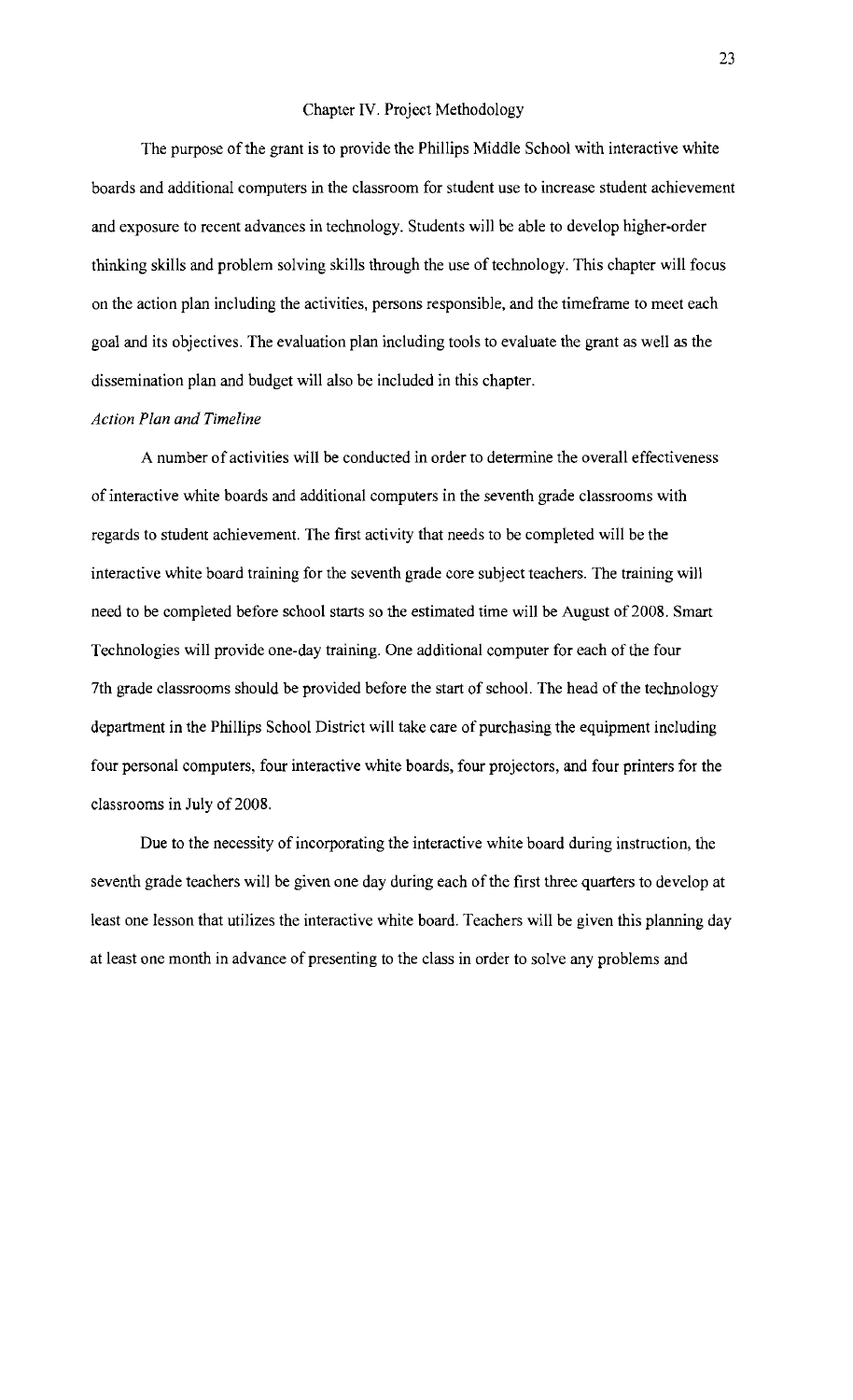technical issues that may arise. The planning day will also allow time for the teachers to practice using the interactive white board. Students during this time will also be assigned a project in at least one core subject area that requires them to use at least two different forms of technology in order to complete it. Teachers will also document classroom activities that demonstrate the correct use of the interactive white board that involved students to use problem solving and critical thinking skills. They will keep track of different trends that they see, such as an increase in participation, less behavioral problems, and students staying on task. Each teacher must plan at least one lesson utilizing the interactive white board during each of the three quarters. They will need to submit a copy of the lesson plan, a copy of what was displayed on the interactive white board, a reflection of how they thought the lesson went, and student work samples. They will also need to state which higher level domain of Bloom's Taxonomy they will be addressing in the lesson and explain how it does just that.

In May of 2009, an open house will be held for the public displaying the projects students created using technology. Also at this time, students will complete a survey that addresses the effectiveness of the interactive white board to their own learning. Student work from teachers will also be turned in at this time to the Technology Sub-Committee that will be analyzed to determine the success of the increased technology in the core subject areas.

By July of 2009, presentations will be made by the Technology Sub-Committee to the Phillips School Board, technology committee, and to the special education department about the benefits of the interactive white board and additional computers in the classroom. The presentations will emphasize the need for these technology pieces in other grade levels.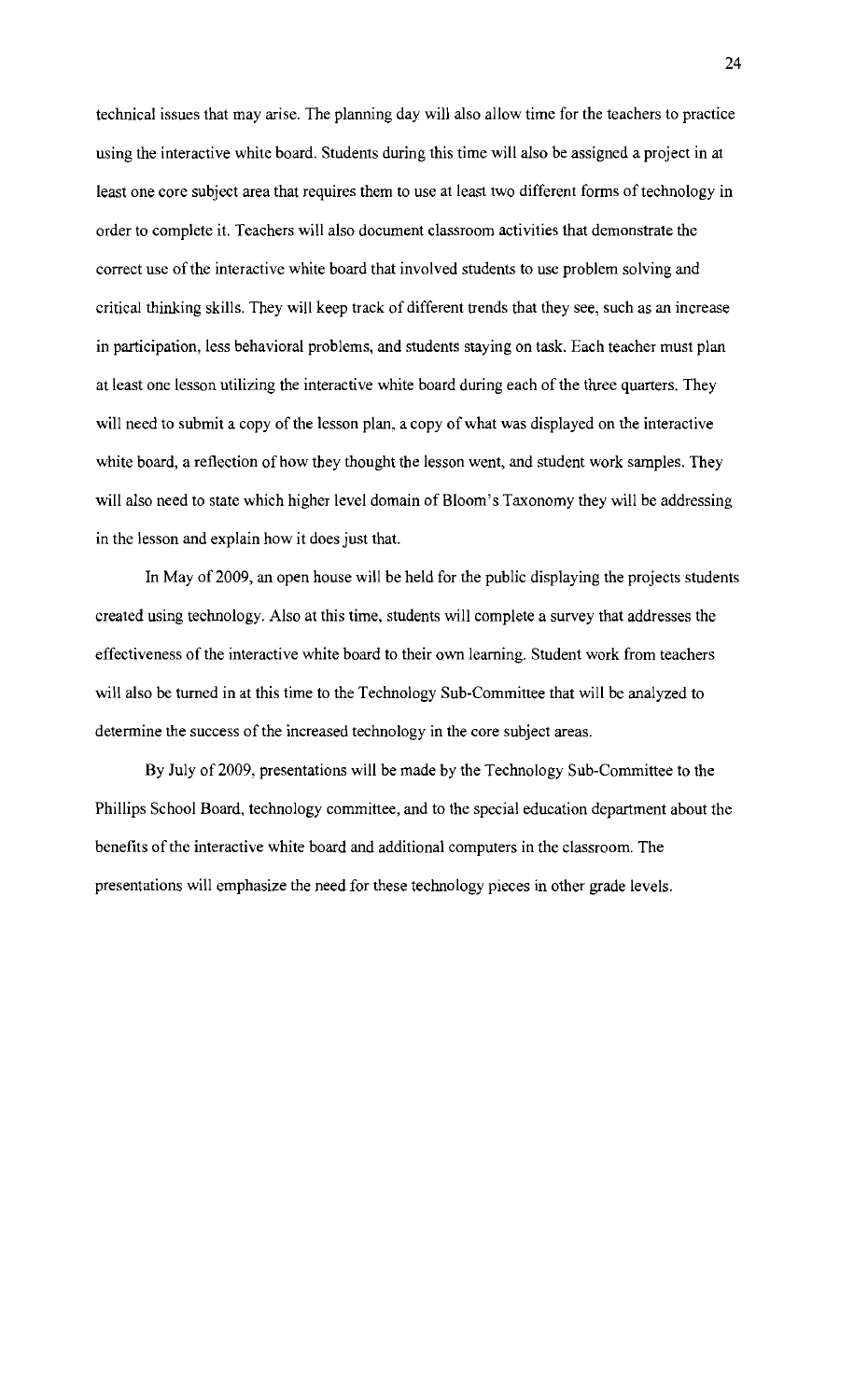### *Evaluation Plan and Tools*

The effectiveness of increased technology in the core subject areas for seventh grade will be measured in three ways through the students and teachers. Teachers will be trained to effectively use the interactive white boards during instruction time and to develop quality lesson plans that utilize the interactive white board. They will then develop three lessons that require the use of the interactive white board. They will document the classroom activities that utilize the interactive white board and turn in the lesson plans that demonstrate the use of the interactive white board. Teachers will also complete a survey at the end of the year evaluating the outcomes of using the interactive white board in their classroom. This documentation will be compiled, analyzed, and presented to the school board and technology committee.

The student evaluation will be used to determine whether or not the use of technology helped increase their knowledge in one or more core areas. Students will be given two projects that will require the use of technology in a unit that lasts one full quarter. Projects may range from creating PowerPoint presentations, designing an educational game that requires the use of the interactive white board, establishing a web site set up and updated by the students pertaining to a topic for a core subject, finding and sharing web sites that pertain to the topic to the class, to teaching the class about a topic using the interactive white board. Student work samples will be collected throughout the year and analyzed at the end of the school year. Student projects will be on display during an Open House at the end of the school year for parents, administration, school board members, and the community to see. Students will also complete a survey at the end of the year to assess how technology helped them to learn. Lastly, students will write a reflection at the end of the year summarizing what they learned about the core subject through technology and how technology did or did not assist them in their learning.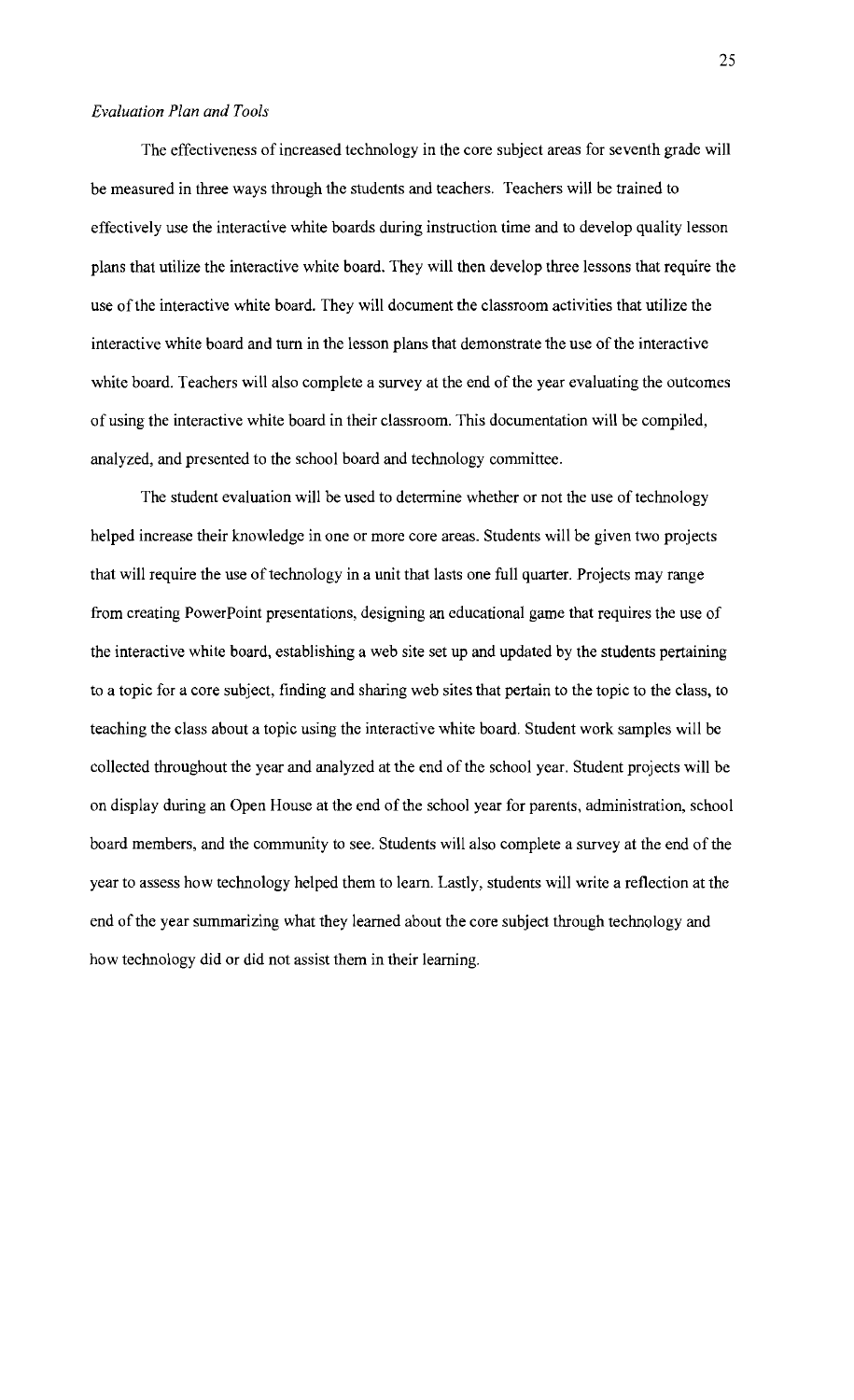A successful project will demonstrate less classroom disturbances, and students will remain on task longer during class, develop their problem solving skills, enhance their critical thinking, and increase classroom participation. A successful project will also show an increase in the level of interest in relation to technology of the seventh grade students the following year. *Dissemination Plan* 

The project dissemination plan entails several elements. The four seventh grade teachers will present the findings to the special education department at the Phillips School District in July of 2009 at the completion of the grant. The teachers will discuss how the students in special education responded to the use of the interactive white boards during instruction and how it helped enhance their learning in the regular classroom.

The seventh grade teachers will also present the findings to the Phillips School Board and administration at the regular school board meeting in July of 2009. They will demonstrate the use of the interactive white board during their presentation to show how it improved student learning in the classroom. Student work samples that used the additional computer in the classroom to be completed and the interactive white board will be displayed for all to see.

In addition to presenting the findings within the school district, a classroom website will be developed and maintained by the seventh grade students that exhibits how they use technology throughout the year. Projects, such as Power Point presentations created by the students, can be seen by accessing the web site. This will allow for parents and community members to see how the technology is being used by their children. The seventh grade teachers will also explain the benefits they have seen in their own classrooms on the web site.

Two of the seventh grade teachers will also present the findings at the Cooperative Educational Service Agency (CESA) #12 workshop that offers a variety of services to 18 public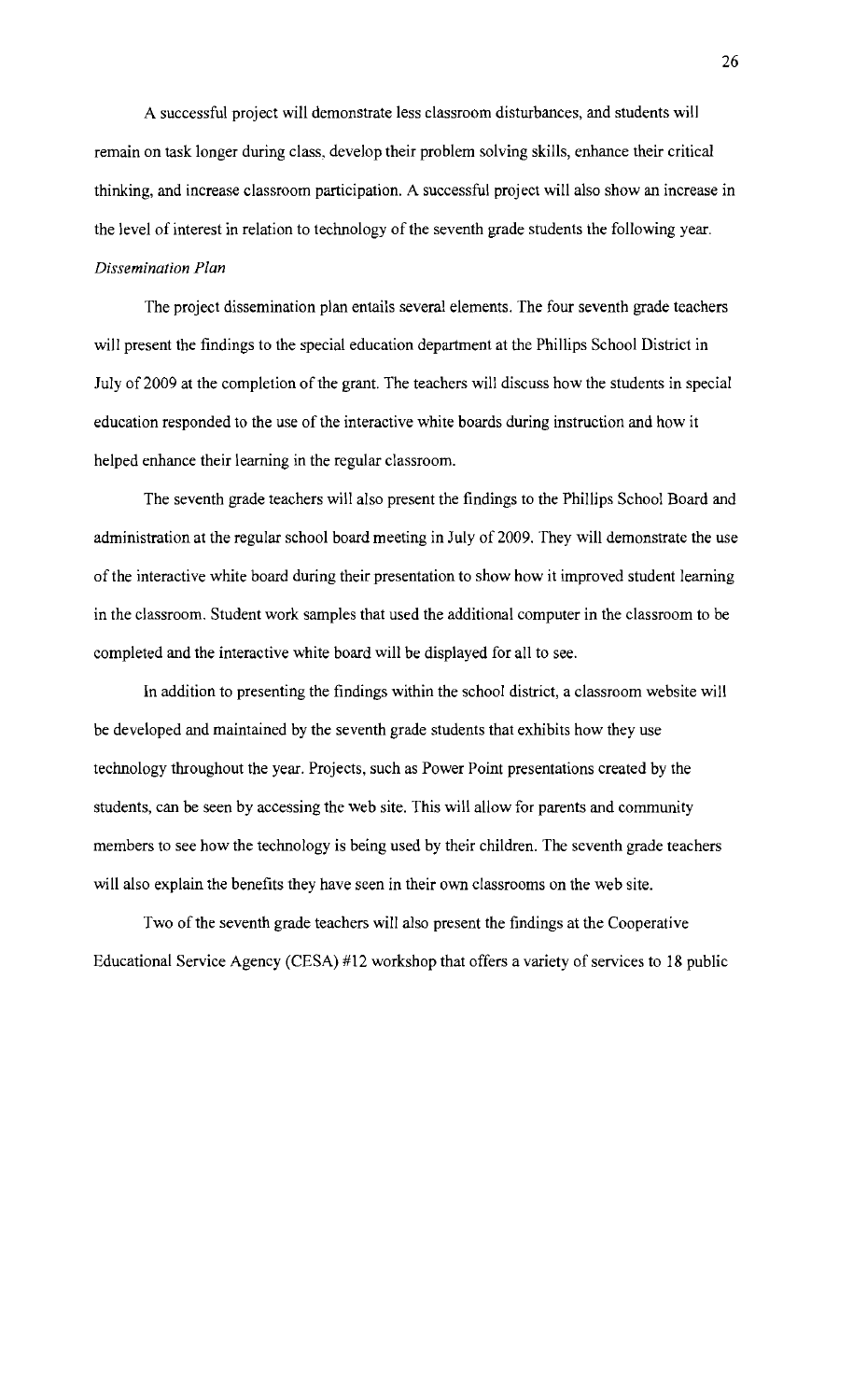school districts to meet their educational needs in the fall of 2009. The teachers will present their findings to teachers and administrators from these schools and discuss how the interactive white board and the additional computer in the classroom helped students learn and how it helped increase student motivation, how different learning styles were supported, how students with special needs benefited from the increased in technology in the classroom, and how the additional technology helped prepare students for the future.

### *Budget*

*Personnel* Smart Technologies, the provider of the interactive white boards, will provide training for one day at the Phillips Middle School for the seventh grade teachers and an additional **II** more. The training will discuss how the interactive white board works and the basic principles of touch, write, and save. The teachers will also learn how to create dynamic presentations and how to use the tools that come with the interactive white board. The requested personnel budget is \$1,300 which is the cost Smart Technologies charges.

*Equipment* The requested equipment budget is \$17,400. This includes four personal computers, four printers, four interactive white boards, and four Dell projectors. The four personal computers and printers are for each of the seventh grade classrooms for student use. Dell computers are requested because the school district already utilizes Dell computers. The model proposed is the Dell Inspiron 530s which includes a 19 inch monitor, speakers, keyboard, mouse, and 2 GB. The cost for one is \$549.00. The school district will cover the costs of additional software for the computers including Microsoft Office. The classroom budgets will cover the cost of the ink cartridges for the printers. The requested computer budget is \$2,196. The four printers are also from Dell. The proposed model is the Dell 926 All-in-One printer. This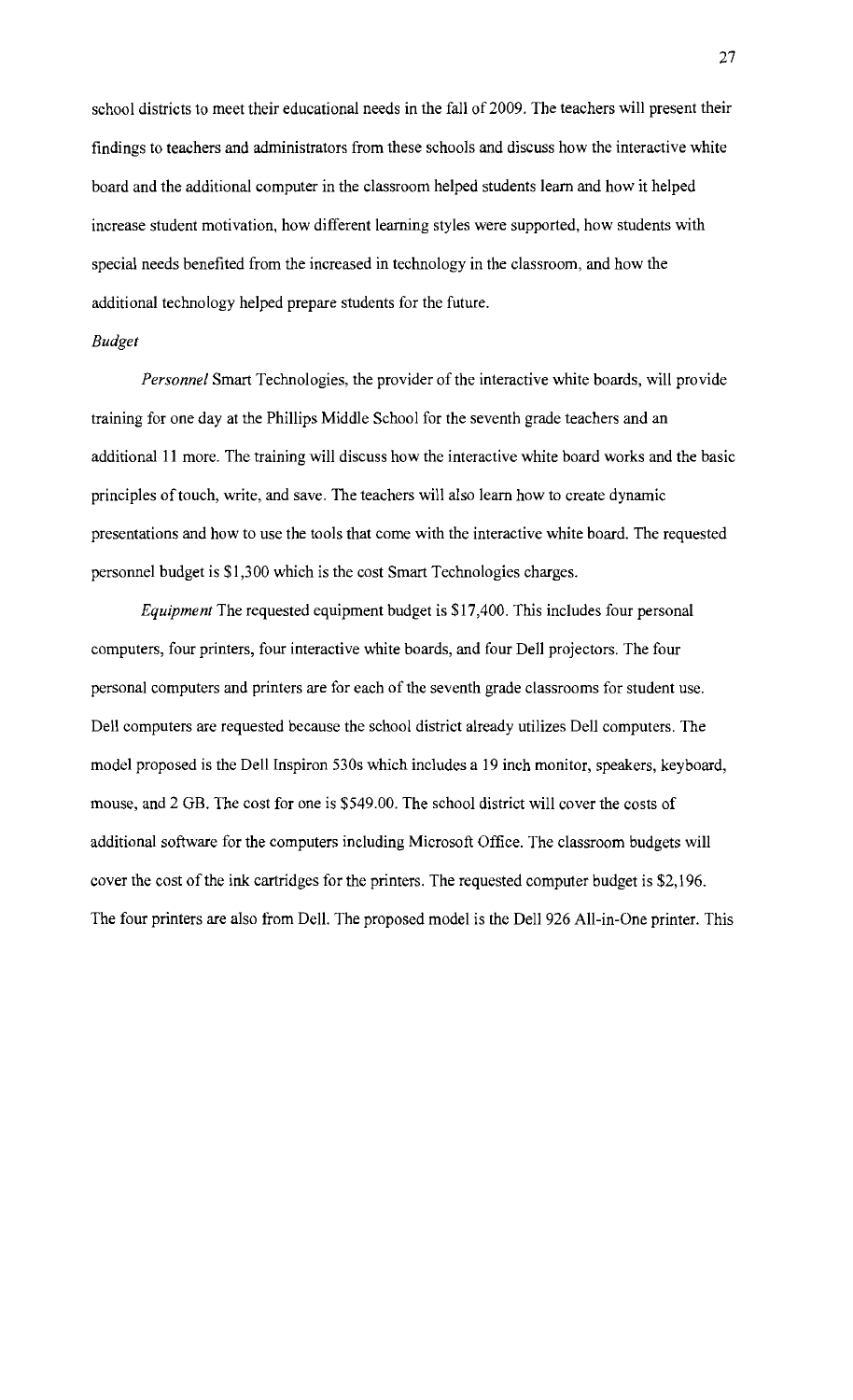printer can print, copy, and scan which costs \$49.00. The requested budget for the printers is \$196.00.

The four interactive white boards are also for each seventh grade classroom for both student and teacher use. The proposed model is the Smart Board 660 which includes a 64 inch screen, four pens, an eraser, and a pen tray with sensors. The cost of one Smart Board 660 also includes the price of the necessary software needed to run it. Each board is \$1,200.00, and the requested budget is \$4,800.00. The four Dell 1201MP projectors are also for each seventh grade classroom to project material from a computer to the interactive white board for whole group viewing. It is high definition with built-in speakers. Each Dell 1201MP projector is \$529.00, and the requested budget is \$2,116.00.

*Other expenses* The requested budget for other expenses is \$100.00. This includes the expenses for the Open House held in May for students to display their work that utilized some form of technology to the community including parents, teachers, school board members, and administration. Coffee, juice, and cookies will be served to show appreciation for attending the Open House. The cost of advertising the Open House including flyers and invitations will be covered by the Phillips School District.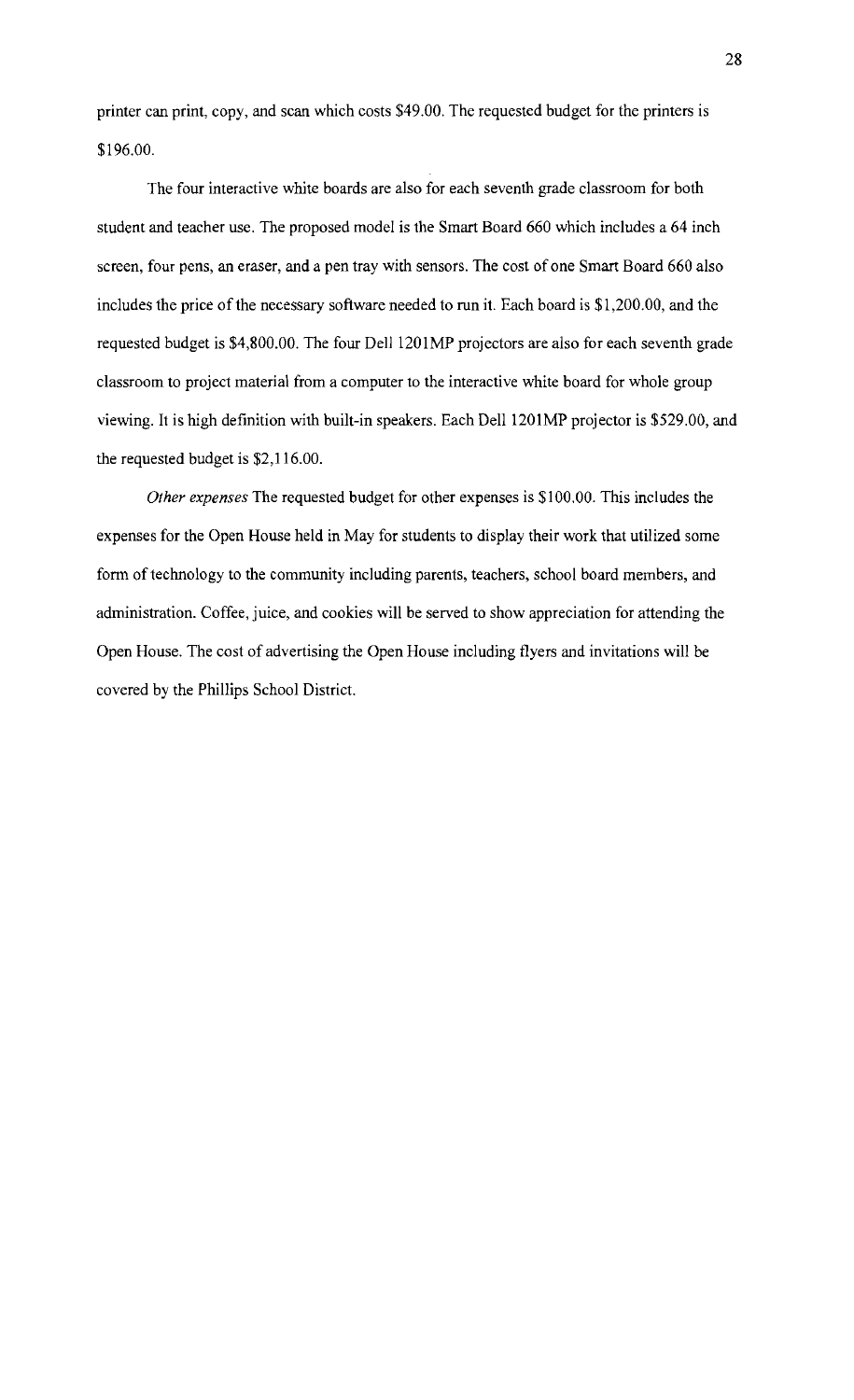#### References

Apple Computer, Inc. (2007). *The impact of technology on student achievement*. Retrieved September 25, 2007, from

http://images.apple.com/education/research/pdf/EduResearchFSv2.pdf

Becta ICT Research. (2003). *What the research says about interactive whiteboards.* Retrieved October 24, 2007, from

http://www.becta.org.uk/page documents/research/wtrs whiteboards.pdf

- Bell, M. (2002). *Why use an interactive white board?* Retrieved on October 24, 2007, from http://teachers.net/gazette/JAN02/mabell.html
- Borja, R. (2006). Researchers weigh the benefits of one computer per lap. *Education Week*, 25(36),10-10. Retrieved on September 26,2007, from Academic Search Elite database.
- Centers for Disease Control and Prevention. (January 2008). *Autism information center: Frequently asked questions.* Retrieved on March 17, 2008, from http://www.cdc.gov/ncbddd/autism/faq prevalence.htm
- Cooper, S., & Clark, S. (2003). Showing, telling, sharing: Florida school for the deaf and blind. Retrieved on March 17, 2008, from

http://edcompass.smarttech.com/en/casestudies/fsdb.aspx.

- Cuthell, J.P. (2003, December). *Interactive whiteboards: New tools, new pedagogies, new learning?* Retrieved on March 17,2008, from http://www.virtuallearning.org.uk/changemanage/iwb/lWB%20Survey%202004.pdf
- D'Angelo, J. & Wooley, S. (2007). Technology in the classroom: Friend or foe. *Education, 127(4),462-471.* Retrieved September 26, 2007, from Academic Search Elite database.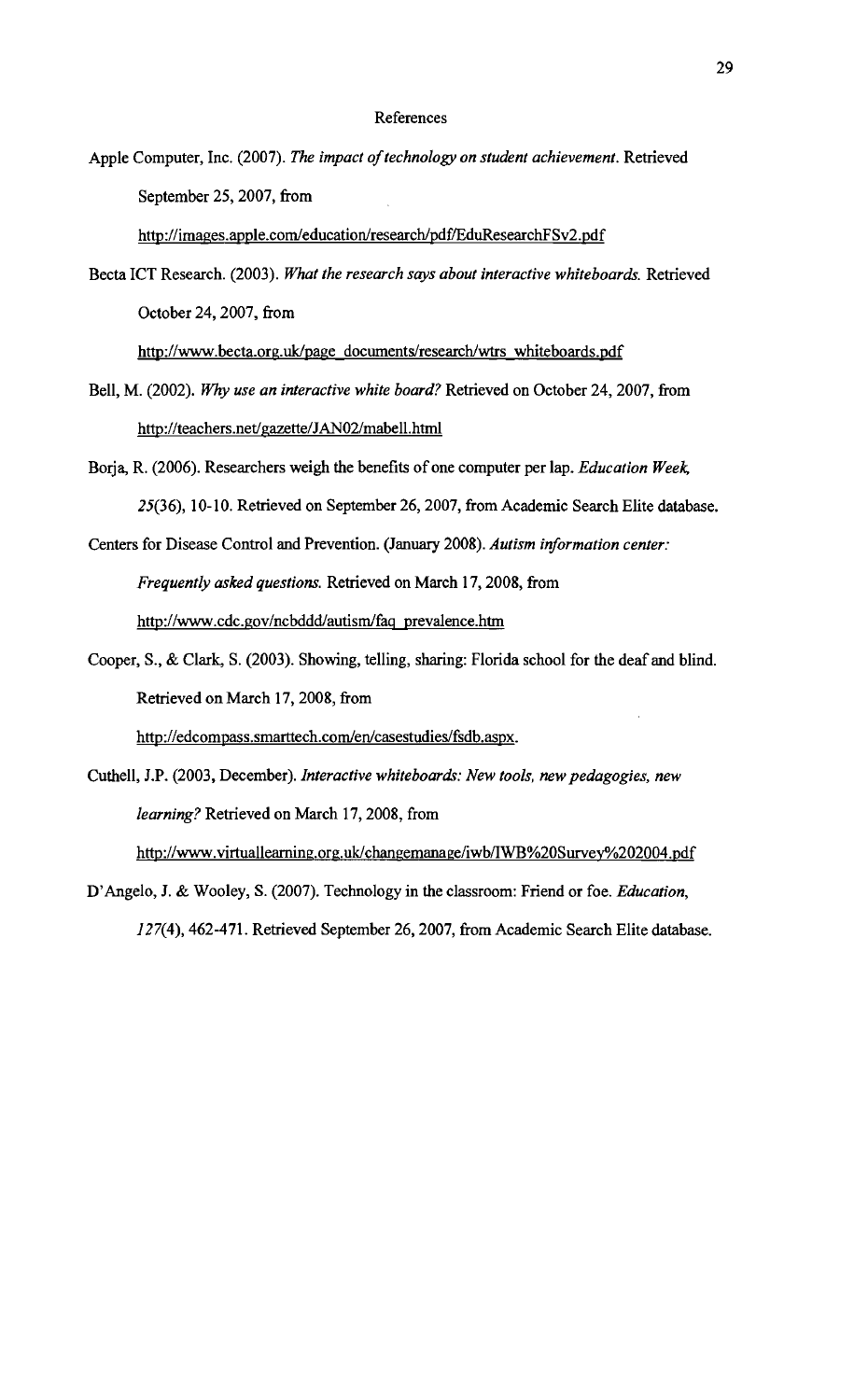- DeCraene, T. (2003). *Cranbrook schools: The* case *for interactive white boards in the classroom.*  Retrieved October 24, 2007, from http://www.scholarsearchassoc.com/articlesschools/MICRA/MICRA 030205.htm
- DonIevy, D. (2005). Envisioning the future: The U.S. department of education's national technology plan. *International Journal of Instructional Media*, 32(2), 107-109.
- Glover, D., Miller, D., Averis, D., & Door, V. (2005). Leadership implications of using interactive whiteboards: Linking technology and pedagogy in the management of change. *Management in Education, 15(5),27-30.*
- Harris, J. (1996). Information is forever in formation, knowledge is the knower: Global connectivity in K-12 classrooms. *Computers in the Schools, 12(1-2), 11-22.*
- Helms-Breazeale, R., & Blanton, B. (2000). Gains in self-efficacy: Using Smart board interactive whiteboard technology in special education classrooms. Retrieved March 17, 2008 from http://www.smarterkids.org/research/paper2.asp
- Hopson, M., Simms, R., & Knezek, G. (2001). Using a technology-enriched environment to improve higher-order thinking skills. Journal of Research on Technology in Education. 34(2), 109-119. Retrieved September 26, 2007, from Academic Search Elite database.
- Jamerson, J. (2002). *Helping all children learn: Action research project.* Retrieved March 17, 2008, from http://smarterkids.org/research/paper15.asp
- Jonassen, D. (1998). *Computers as mindtools for engaging learners in critical thinking.*  Retrieved March 26, 2008, from http://66.102.1.104/scholar?hl=en&lr=&q=cache:UP26m8u0HK8J:www.esev.ipv.pt/3siie

/actas/actas/doc01.pdf+Computers+as+Mindtools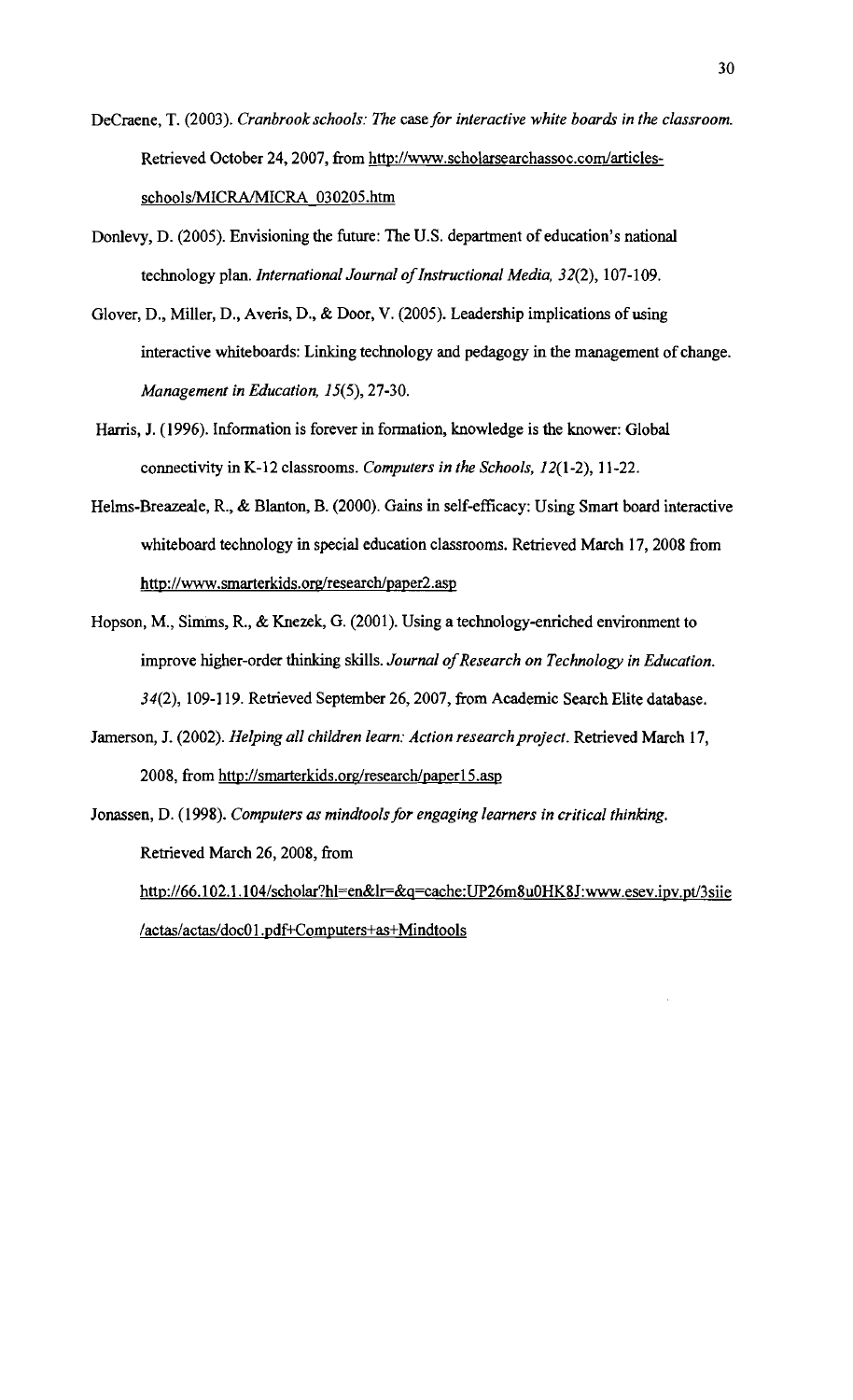- Levy, P. (2002, January). *Interactive whiteboards in learning and teaching in two Sheffield schools: A developmental study.* Retrieved March 17,2008, from http://dis.shef.ac.uk/eirg/projects/wboards.htm
- Lemke, C., & Coughlin, E.C. (1998). *Technology in American schools: Seven dimensions for gauging progress. A policymaker 's guide.* The Milken Exchange on Educational Technology. Retrieved October 16, 2007, from http://www.mff.org/publications/publications.taf?page=158.
- Miller, D. & Glover, D. (2002). The interactive white board as a force for pedagogic change: The experience of five elementary schools in an English Education Authority. *Information Technology in Childhood Education Annual.* Retrieved March 17, 2008, from http://www.aace.org/dl/files/lTCE/ITCE200215.pdf.
- Painter, D., Whiting, E., & Wolters, B. (2005). *Interactive whiteboards for interactive teaching and learning.* Retrieved on March 26, 2008, from http://www.techleaming.com/showArticle.php?articleID=169500643.
- Richardson, W. (2006). *Blogs, wikis, podcasts, and other powerful web tools for classroom.* Thousand Oaks, CA: Corwin Press.
- Salinitri, G., Smith, K., & Clovis, C. (2002). *The aural enabler: Creating a way for special needs ldds to participate in the classroom lesson.* Retrieved March 17,2008, from http://www.smarterkids.org/research/paper12.asp
- Smart Technologies (2004). *Interactive whiteboards and learning: A review of classroom case studies and research literature.* Retrieved September 27,2007, from http://64.233.167.104/search?q=cache:6NilrduddI4J:education.smarttech.com/NR/rdonlyres/30258C6 0-24D0-43D5-A1D2-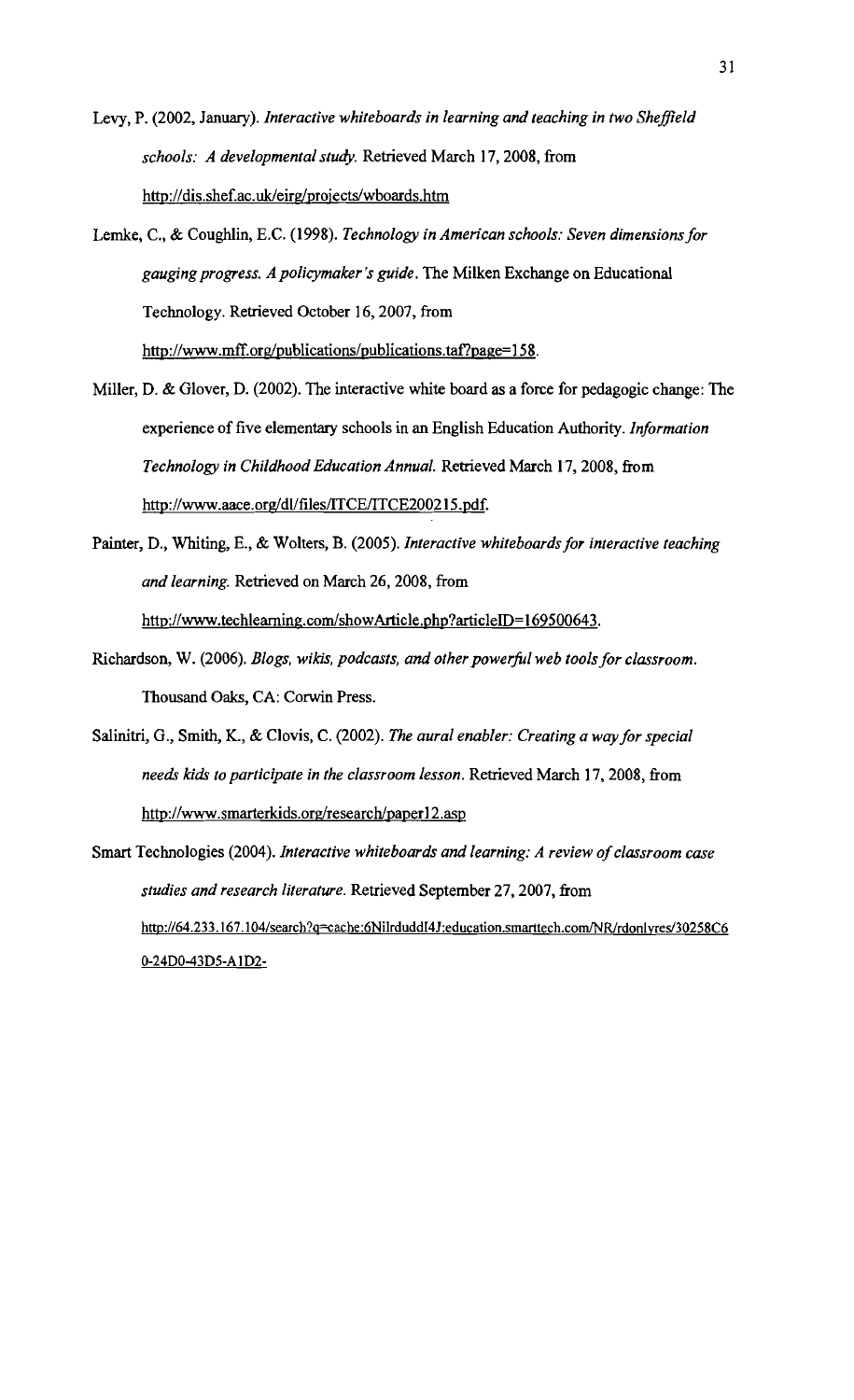BDE1A93 B6F93/0/InteractiveWhiteboardsAndLearning.pdf+Interactive+Whiteboards+and+Learning &hl=en&ct=clnk&cd=1&gl=us

- Smart Technologies (2006). *Interactive whiteboards and learning: Improving student learning outcomes and streamlining lesson planning.* Retrieved September 28, 2007, from http://education.smarttech.com/NR/rdonlyres/6EC7C51B-FC2A-4F95-B04B-B24C I93C870B/0/lntWhiteboardResearchWhitepaper.pdf
- Smith, F., Hardman, F., & Higgins, S. (2006). The impact of interactive whiteboards on teacherpupil interaction in the national literacy and numeracy strategies. *British Educational Research Journal,* (32)3, 443-457. Retrieved September 26,2007, from Academic Search Elite database.
- Stoney, S. & Oliver, R. (1999). *Can higher order thinking and cognitive engagement be enhanced with multimedia?* Retrieved March 26, 2008, from http://imej.wfu.edu/articles/1999/2/07/index.asp
- SoIvie, P. (2004). The digital whiteboard: A tool in early literacy instruction. *The Reading Journal,* 57, 484-487
- United States Department of Labor. (November 2005). *Fastest growing occupations.* Retrieved October 15, 2007, from http://www.bls.gov/emp/emptab21.htm.
- Wenglinsky, H. (2005). Technology and achievement: The bottom line. *Educational Leadership,*  63(4),29-32. Retrieved September 25, 2007, from Academic Search Elite database.
- Wilcox, J., & Flaherty, C. (2007). Meaningful participation: Hard copy presentation versus SMART board interactive whiteboard presentation of a downloadable newspaper with students with autism. Retrieved March 17, 2008, http://smarterkids.org/research/pdf/JenniferWilcox.pdf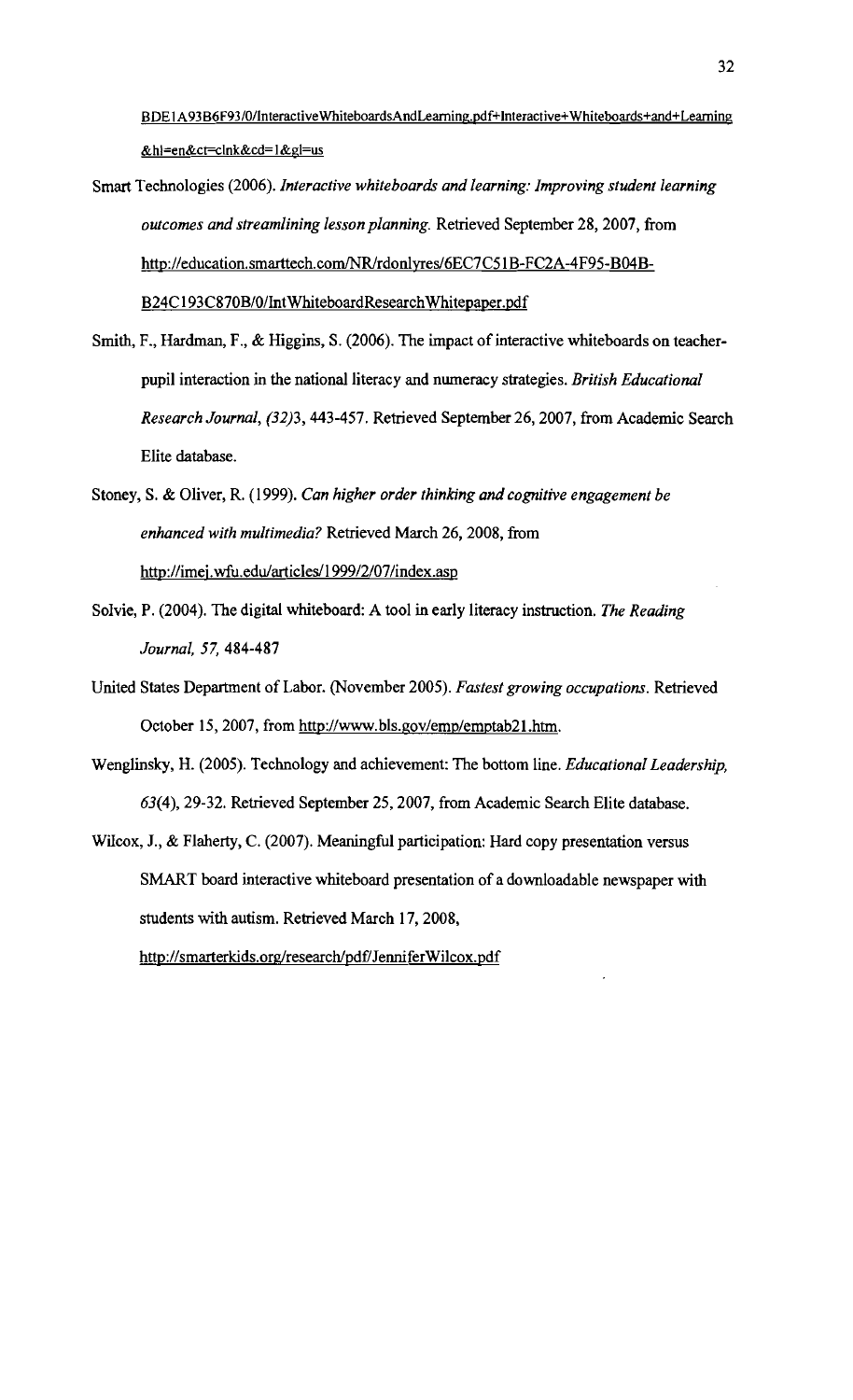July 2,2008

The NEA Foundation Attn: Student Achievement Grants 1201 Sixteenth Street NW, Suite 416 Washington, DC 20036-3207

Dear Sir or Madam:

The Phillips Middle School is pleased to submit a proposal to the NEA Foundation requesting \$10,708.00 to improve the problem solving skills and critical thinking skills in the seventh grade students through the integration of technology in the core subject areas. As your guidelines requested, we are submitting our original application and five copies..

Phillips Middle School is located in rural Northern Wisconsin. The district provides learning opportunities for 920 students with 95 percent of the students being Caucasian and the remaining students are either American Indian or African-American. Thirty-seven percent of the students qualify for free and reduced lunch.

Phillips Middle School has received less and less state funding every year. With less and less money coming in, drastic cuts had to be made at the expense of the students especially with regards to technology. Currently, there are two computer labs in the middle school, but no computers in the classroom for student use. In order for students to gain the most from what is taught to them, they must be engaged in it. The use of interactive white boards along with other means of technology can help engage and excite the students about the world and their learning.

Technology plays a crucial part in today's world. It is vital that students gain the necessary skills in order to use technology. In order to obtain those skills, they must have access to the technology equipment. Students must have opportunities to learn how to use the different types of technology and how to use technology to solve problems in order to be successful in today's world.

Funding would allow the entire seventh grade student body to receive instruction utilizing interactive white boards in the core subject areas that is not currently possible. The benefits of such materials and instruction are outlined in the proposal.

Thank you for your consideration of this proposal. Please contact Stephanie R. Ernst, seventh grade social studies teacher, to answer questions or provide further information-phone: (715)339-3393 or email:  $sernst@philips.k12.wi.us.$  We look forward to working with you on this important matter.

Sincerely,

Stephanie R. Ernst Seventh Grade Teacher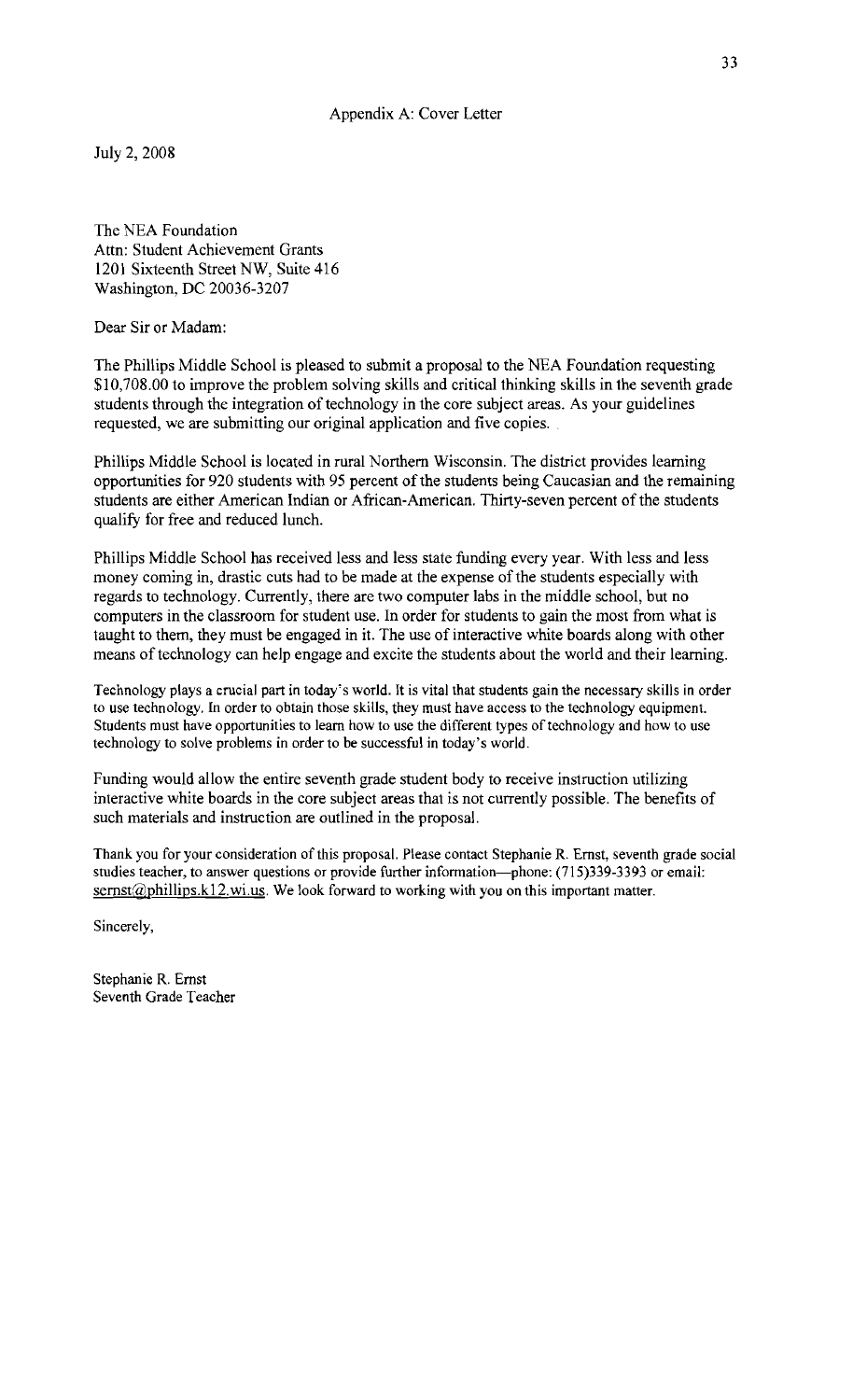#### Appendix B: Grant Foundation Proposal Request

34

# $\begin{tabular}{|c|c|} \hline \textbf{Grant} & \textbf{1} & \textbf{1} \\ \hline \textbf{Gaegory} & \textbf{1} & \textbf{1} \\ \hline \end{tabular}$  $\frac{1}{\sum}$ .. (1) D Learning & Leadership (Q Individual or Q Group)<br>(2) [X] Student Achievement<br>Lead applicant: D Ms. ^Mrs. D Mr. D Dr. Full name:<br>Home address: 11704 Liberty Road Fiscal<br>• Agent<br>• The Contract of Section S<br>Required<br>Signatures ignatu<br>ease <sub>]</sub><br>ead ap Indicate the grant category your application addresses. Select only one category, and follow the guidelines for that category. (2) [X] Student Achievement Lead applicant: D Ms. ^ Mrs. D Mr. D Dr. Full name: Stephanie Rose Ernst Home address: 11704 Liberty Road City: Butternut Zip: 54514 Home telephone: (715)769-3580 NEA Membership Number or the last 6 digits of your \*Social Security Number: 863074 SchooVinstitution: Phillips Middle School Work address: 365 HWY JOO City: Phillips Work title: Teacher Work fax: For teachers, what do you teach? Subject(s): Social Studies, Science State: WI Zip: 54555 If applicable, what is the percentage of free and reduced school lunch Work telephone: (715)339-3393 students in your school? E-mail address: sernst@phillips.k12.wi.us Are you a member of the National Education Association (NEA)? O Yes D No Grade(s): 6, 7 Are you a graduating NEA Student member with a signed teaching contract? D Yes  $\wedge$  No Are you a member of the American Federation of Teachers (AFT)? D Yes E3 No Years work experience in education: 5 Grants payable to individuals will be reported to the Internal Revenue Service and may be considered taxable income. For approved applications, The NEA Foundation will make the grant payable to the lead applicant unless you designate a fiscal agent in this section. Grant funds may not be used to pay indirect costs. Name of the organization serving as fiscal agent: Phillips Middle School Address: 365 HWY 100 City: Phillips **State: WI** State: WI State: WI State: WI State: WI State: WI State: WI State: State: State: State: State: State: State: State: State: State: State: State: State: State: State: State: State: State: State: St I agree to act as fiscal agent for this grant and to comply with the following conditions: - to maintain separate records of disbursements related to this grant - to disburse funds: - to keep receipts lor at least three years (I) in accordance with the purpose ofthis application - to make financial records available as requested (2) solely at the direction ofthe grnnree(s) Signature of an authorized representative of the organization:  $\overline{\phantom{a}}$  Please print or type the name of the authorized representative: Lead applicanfs signature: Date: Principal or dean's signature:. Date: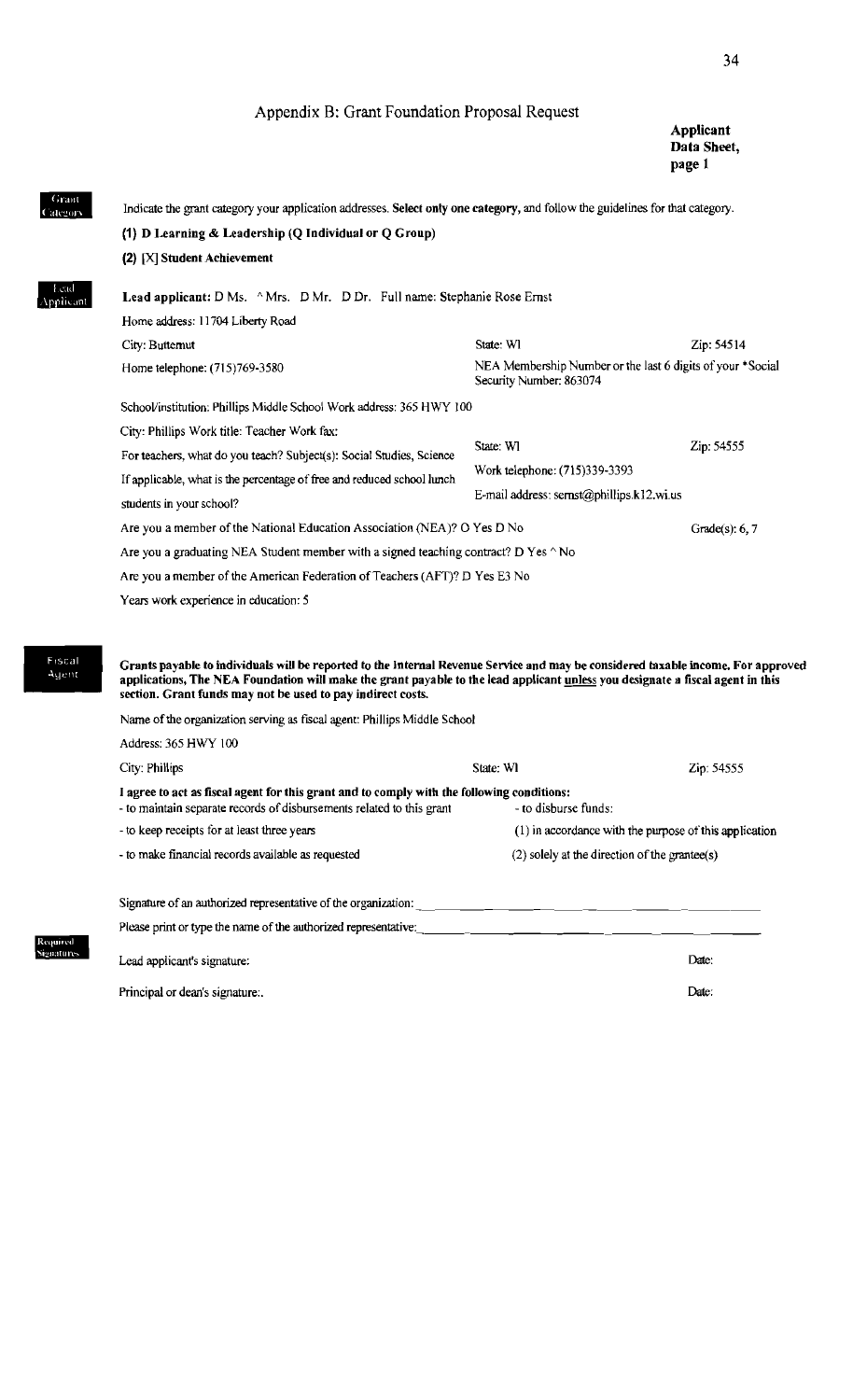# Appendix C: Project Time Line

| <b>August</b><br>2008    | September<br>2008  | November<br>2008               |                                                       | January<br>2009             | February<br>2009                |  |  |
|--------------------------|--------------------|--------------------------------|-------------------------------------------------------|-----------------------------|---------------------------------|--|--|
| 1. Interactive           | I. In-service day  | 1. Teachers implement the      |                                                       | In-service day              | 1. Teachers implement the       |  |  |
| white board              | for seventh grade  | interactive white board        |                                                       | for seventh grade           | interactive white board         |  |  |
| training for             | teachers to        | during at least one lesson     |                                                       | teachers to                 | during at least one lesson      |  |  |
| seventh grade            | develop one        |                                |                                                       | develop the                 |                                 |  |  |
|                          | lesson that        | 2. Students use at least two   |                                                       | second lesson               | 2. Students use at least        |  |  |
| teachers by              | utilizes the       | different forms of             |                                                       | that utilizes the           | two different forms of          |  |  |
| Smart                    |                    |                                |                                                       |                             |                                 |  |  |
| Technologies             | interactive white  | technology to complete one     |                                                       | interactive white           | technology to complete          |  |  |
|                          | board              | assigned project for one       |                                                       | board                       | one assigned project for        |  |  |
| 2. Two days for          |                    | core subject area; complete    |                                                       |                             | one core subject area;          |  |  |
| seventh grade            | 2. One additional  | surveys for teachers.          |                                                       |                             | complete surveys for            |  |  |
| teachers to plan         | computer is        |                                |                                                       |                             | teachers.                       |  |  |
| and develop              | provided for       | 3. Teachers will document      |                                                       |                             |                                 |  |  |
| lessons using the        | student use in     | classroom activities that      |                                                       |                             | 3. Teachers will document       |  |  |
| interactive white        | each seventh       | demonstrate the use of the     |                                                       |                             | classroom activities that       |  |  |
| board that help          | grade classroom    | interactive white board        |                                                       |                             | demonstrate the use of the      |  |  |
| students develop         |                    |                                |                                                       |                             | interactive white board         |  |  |
| critical thinking        |                    | 4. Teachers meet and           |                                                       |                             |                                 |  |  |
| and problem              |                    | discuss results of surveys     |                                                       |                             | 4. Teachers meet and            |  |  |
| solving skills           |                    | from students regarding        |                                                       |                             | discuss results of surveys      |  |  |
|                          |                    | changes that need to be        |                                                       |                             | from students regarding         |  |  |
|                          |                    | made                           |                                                       |                             | changes that need to be         |  |  |
|                          |                    |                                |                                                       |                             | made                            |  |  |
|                          |                    |                                |                                                       |                             |                                 |  |  |
| March                    |                    | April                          |                                                       | May                         | July                            |  |  |
| 2009                     |                    | 2009                           |                                                       | 2009                        | 2009                            |  |  |
|                          | In-service day for |                                | 1. Teachers implement the<br>1. An Open House will be |                             | I. Presentation to the School   |  |  |
| seventh grade            |                    | interactive white board during |                                                       | held for the public         | Board about the benefits of the |  |  |
| teachers to develop      |                    | at least one lesson            |                                                       | displaying student projects | interactive white board and     |  |  |
| the third lesson that    |                    |                                |                                                       | that required the use of    | additional computers in         |  |  |
| utilizes the interactive |                    | 2. Students use at least two   |                                                       | technology                  | classrooms                      |  |  |
| white board              |                    | different forms of technology  |                                                       |                             |                                 |  |  |
|                          |                    | to complete one assigned       |                                                       | 2. Students will complete   | 2. Presentation to the          |  |  |

#### Project Time Line

\*Student work samples will be collected throughout the year that show evidence of technology to complete them

3. Teachers will document <br>classroom activities that <br>a survey that will evaluate

a survey pertaining to the  $\int$  technology committee about

white board and additional computers in classrooms

3. Presentation to the special

Phillips School District about how the use if the interactive

area; complete surveys for use of the interactive white  $\left\{\n\begin{array}{c}\n\text{the benefits of the interactive bacteria} \\
\text{be a total and additional }\n\end{array}\n\right\}$ 

demonstrate the use of the the outcomes of using the education department at the interactive white board Phillips School District about

4. Teachers meet and discuss  $\begin{vmatrix} 4. &$  Surveys and student  $\end{vmatrix}$  board helped students with results of surveys from work will be analyzed to disabilities learn and perform udents regarding changes determine the success of better.

> increased technology in the core subiect classes.

project for one core subject

students regarding changes<br>that need to be made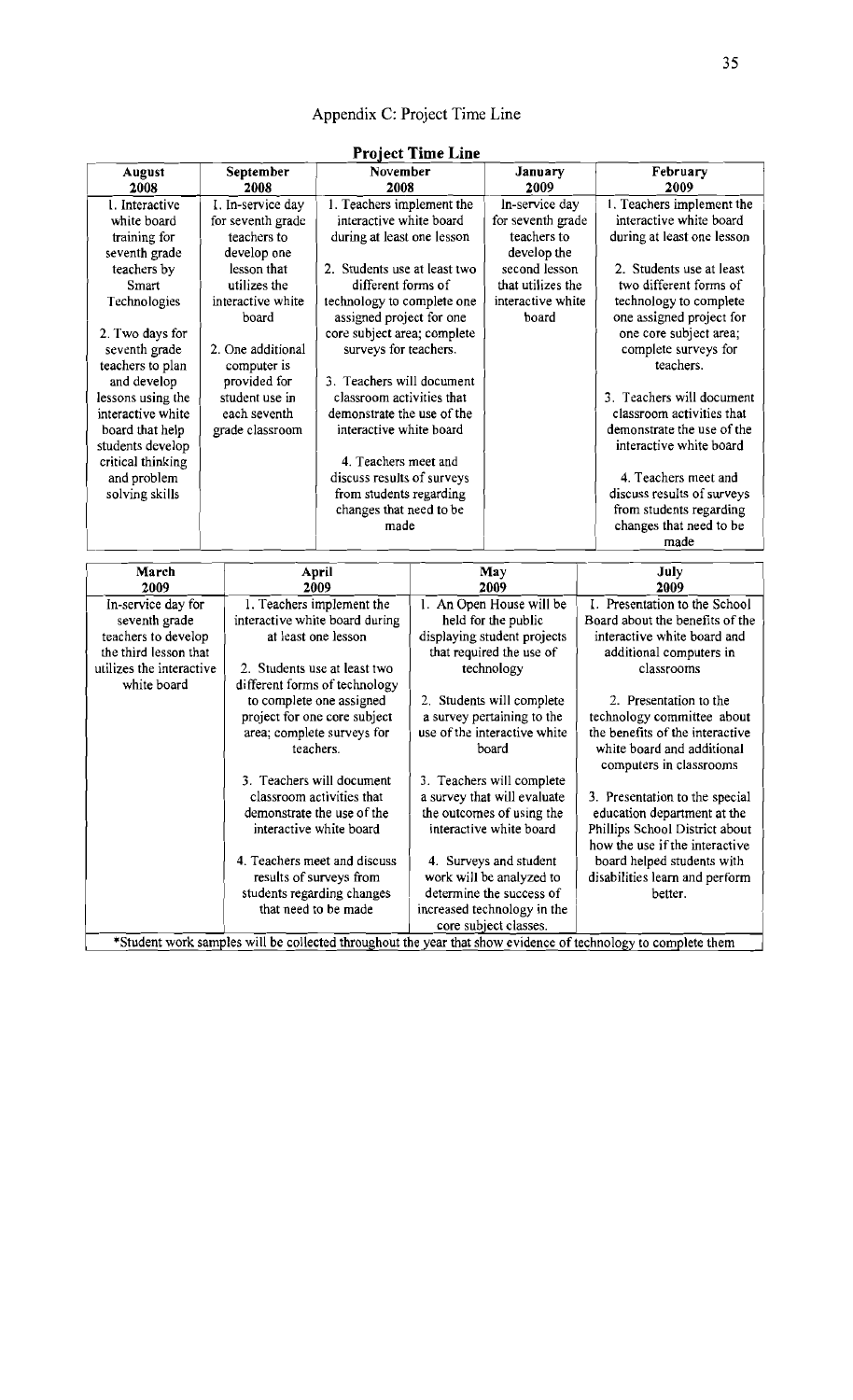# Appendix D: Budget

### **Budget**

## **I. Personnel**<br>*Description Description <u><i>Quantity & Cost*</u> Budget Request *Position Quantity & Cost* Interactive white board  $1$  day of training @ \$1,300 per  $\vert$  \$1,300.00 training provided by Smart  $\qquad$  day Technologies

# II. Equipment

| Description                    | Quantity & Cost                       | <b>Budget Request</b> |
|--------------------------------|---------------------------------------|-----------------------|
| Additional computer for        | (4) Dell Inspriron 530s               | \$2,196.00            |
| student use in each seventh    | Desktops $\omega$ \$549.00 per        |                       |
| grade classroom                | computer                              |                       |
| Additional printer for student | (4) Dell 926 All-In-One Inkjet        | \$196.00              |
| use in each seventh grade      | Printers $\omega$ \$49.00 per printer |                       |
| classroom                      |                                       |                       |
| Interactive white board for    | (4) SMART Board 660                   | \$4,800.00            |
| each seventh grade classroom   | Interactive White Boards @            |                       |
|                                | \$1,200.00 per board                  |                       |
| Projector for each seventh     | (4) Dell 1201MP projectors $\omega$   | \$2,116.00            |
| grade classroom                | \$529.00 per projector                |                       |

# **III.** Other Expenses

| Description                                     | Quantity & Cost                                                                 | <b>Budget Request</b> |  |
|-------------------------------------------------|---------------------------------------------------------------------------------|-----------------------|--|
| Refreshments and supplies for<br>the Open House | Cookies, juice, and coffee to<br>be served at the end of the<br>year Open House | \$100.00              |  |
| <b>Total Requested Budget</b>                   | \$10,708.00                                                                     |                       |  |

#### 36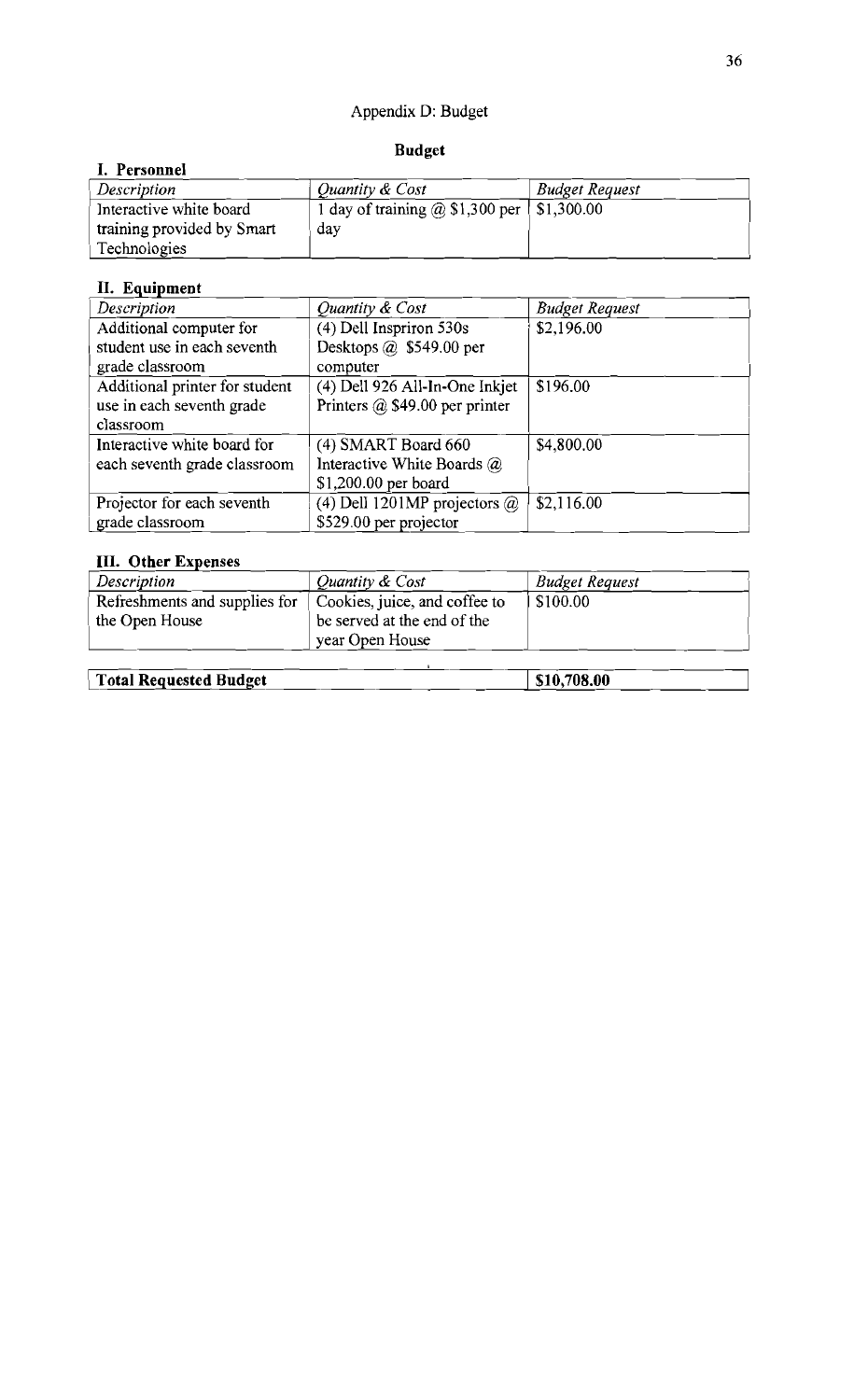Appendix E: Project Evaluation Tool

# TEACHER SURVEY **INTERACTIVE WHITE BOARD END OF THE YEAR**

1. Core subject area(s) you teach:  $\frac{1}{2}$ 

2. Average number of students in one class: \_

3. Give one example where the interactive white board was critical in your instruction.

- 4. Give one example where the interactive white board facilitated student learning.
- 5. Give one example where the interactive white board frustrated students.
- 4. How did the students respond to the interactive white board intellectually?
- 5. What did the students learn from using the interactive white board?

**(Continued on the back side)**